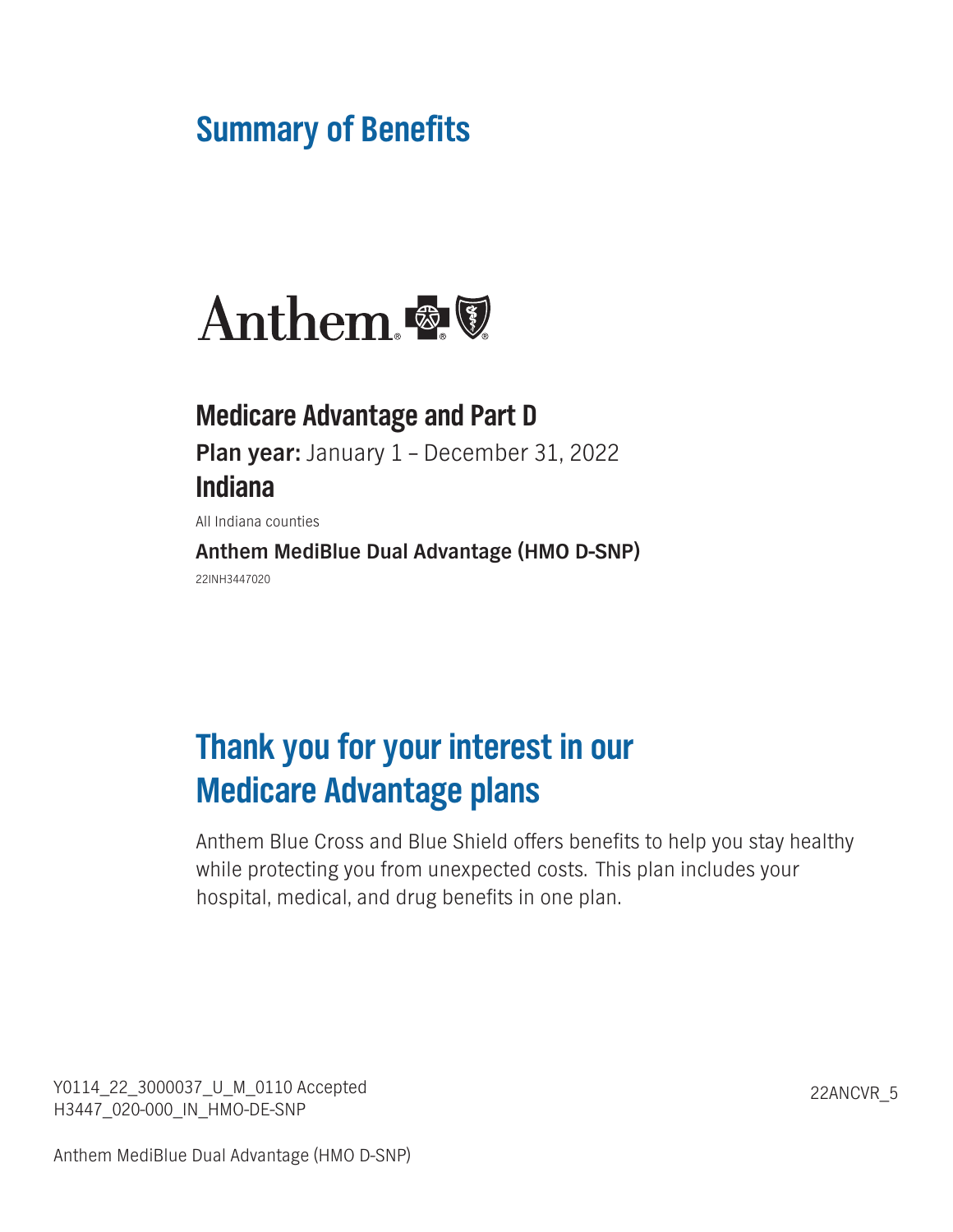# **Anthem MediBlue Dual Advantage (HMO D-SNP)**

**Our service area includes these counties in IN: Adams, Allen, Bartholomew, Benton, Blackford, Boone, Brown, Carroll, Cass, Clark, Clay, Clinton, Crawford, Daviess, De Kalb, Dearborn, Decatur, Delaware, Dubois, Elkhart, Fayette, Floyd, Fountain, Franklin, Fulton, Gibson, Grant, Greene, Hamilton, Hancock, Harrison, Hendricks, Henry, Howard, Huntington, Jackson, Jasper, Jay, Jefferson, Jennings, Johnson, Knox, Kosciusko, La Porte, Lagrange, Lake, Lawrence, Madison, Marion, Marshall, Martin, Miami, Monroe, Montgomery, Morgan, Newton, Noble, Ohio, Orange, Owen, Parke, Perry, Pike, Porter, Posey, Pulaski, Putnam, Randolph, Ripley, Rush, Scott, Shelby, Spencer, St. Joseph, Starke, Steuben, Sullivan, Switzerland, Tippecanoe, Tipton, Union, Vanderburgh, Vermillion, Vigo, Wabash, Warren, Warrick, Washington, Wayne, Wells, White, Whitley**

# **Do you have questions?**



**• You can learn more on our website, https://shop.anthem.com/medicare.**



- **• Please call us toll-free 1-844-250-2334 (TTY: 711).**
- **• Hours of operation: 8 a.m. to 8 p.m., seven days a week (except Thanksgiving and Christmas) from October 1 through March 31, and Monday to Friday (except holidays) from April 1 through September 30.**

**The** *Summary of Benefits* **does not include every service, limit, or exclusion, but the** *Evidence of Coverage* **does. Just give us a call to request a copy.**

# **This is a Dual Eligible Special Needs Plan (D-SNP)**

**Anthem MediBlue Dual Advantage (HMO D-SNP) is a Medicare Advantage plan. It includes hospital, medical, and prescription drug benefits in one plan. To join this plan, the following**  must apply to you<sup>1</sup>:

- **• You're entitled to Medicare Part A.**
- **• You're enrolled in Medicare Part B and Indiana Medicaid (the state's Medicaid program).**
- **• You live in our service area.**

**<sup>1</sup> This plan is available to anyone who has both Medical Assistance from the State and Medicare.**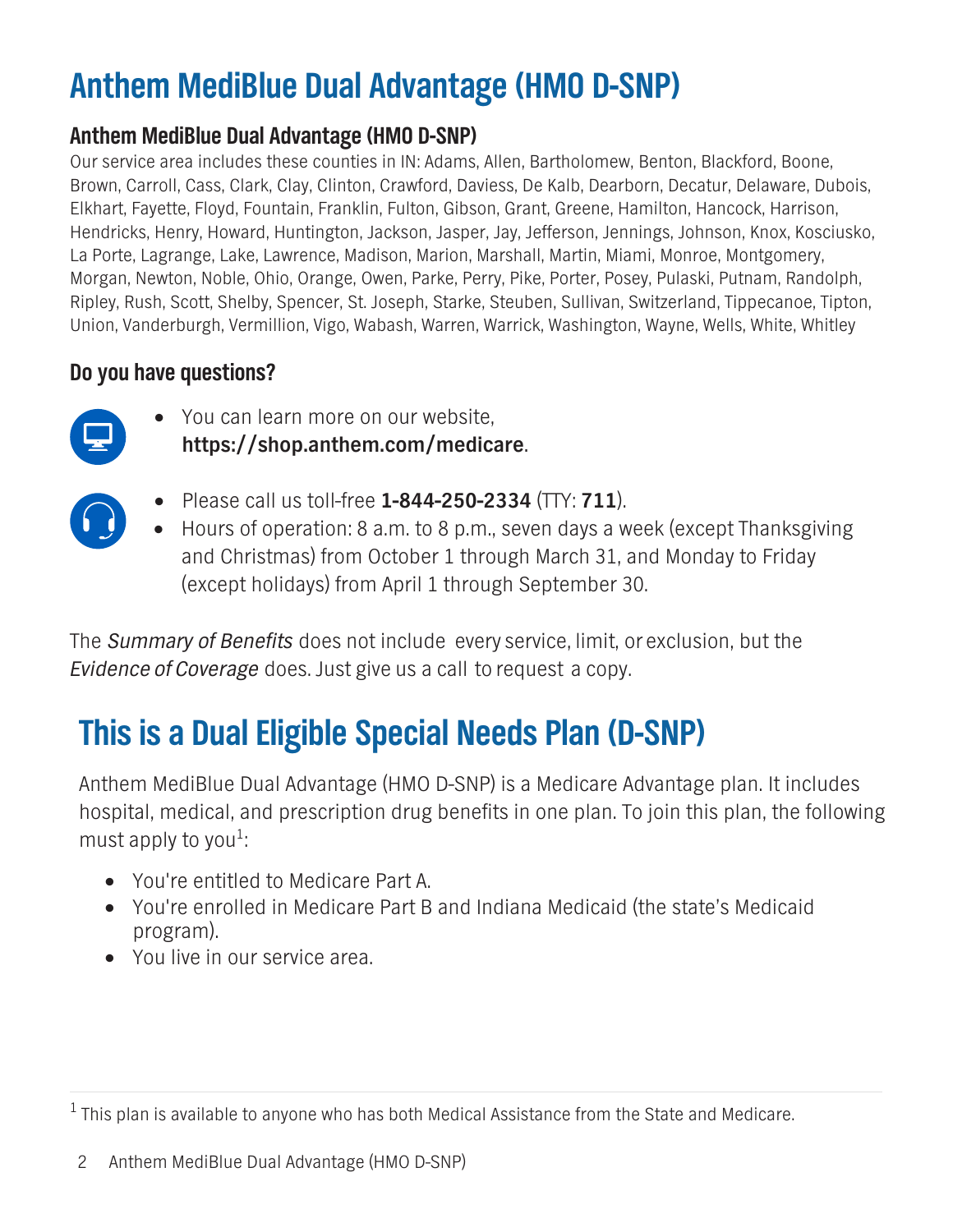# **Eligibility**

**To be enrolled in this plan, you must also receive some level of Medical Assistance from Indiana Medicaid (the state Medicaid program) as described below:**

#### **Anthem MediBlue Dual Advantage (HMO D-SNP)**

- **• If you have full Medicaid coverage (Full Benefit Dual Eligible [FBDE]) status, you are eligible for the Indiana Medicaid program. This may cover your share of Medicare costs.**
- **• If you have Qualified Medicare Beneficiary (QMB) status, you are eligible for the Indiana Medicaid program, which pays your Medicare premiums, deductibles, and cost sharing. Some QMB members are also eligible to receive full Medicaid benefits (QMB+).**
- **• If you have Specified Low-Income Medicare Beneficiary Plus (SLMB+) status, you are eligible for the Indiana Medicaid program. This pays your Medicare Part B premium. You are also eligible to receive full Medicaid benefits.**

### **Cost sharing and cost-sharing protections for all members**

**You pay no cost sharing for the Medicare-covered benefits described later in this Summary of Benefits. You will have no copays for prescriptions covered under the Medicare Part D drug benefit. When you receive health services, the provider should not bill you. They should only bill the plan for those services and cost-sharing amounts.**

**If you receive care from a noncontracted provider, the provider may not understand the plan or these billing rules. If you receive a bill for Medicare-covered services, please call the Customer Service phone number listed on your plan ID card.**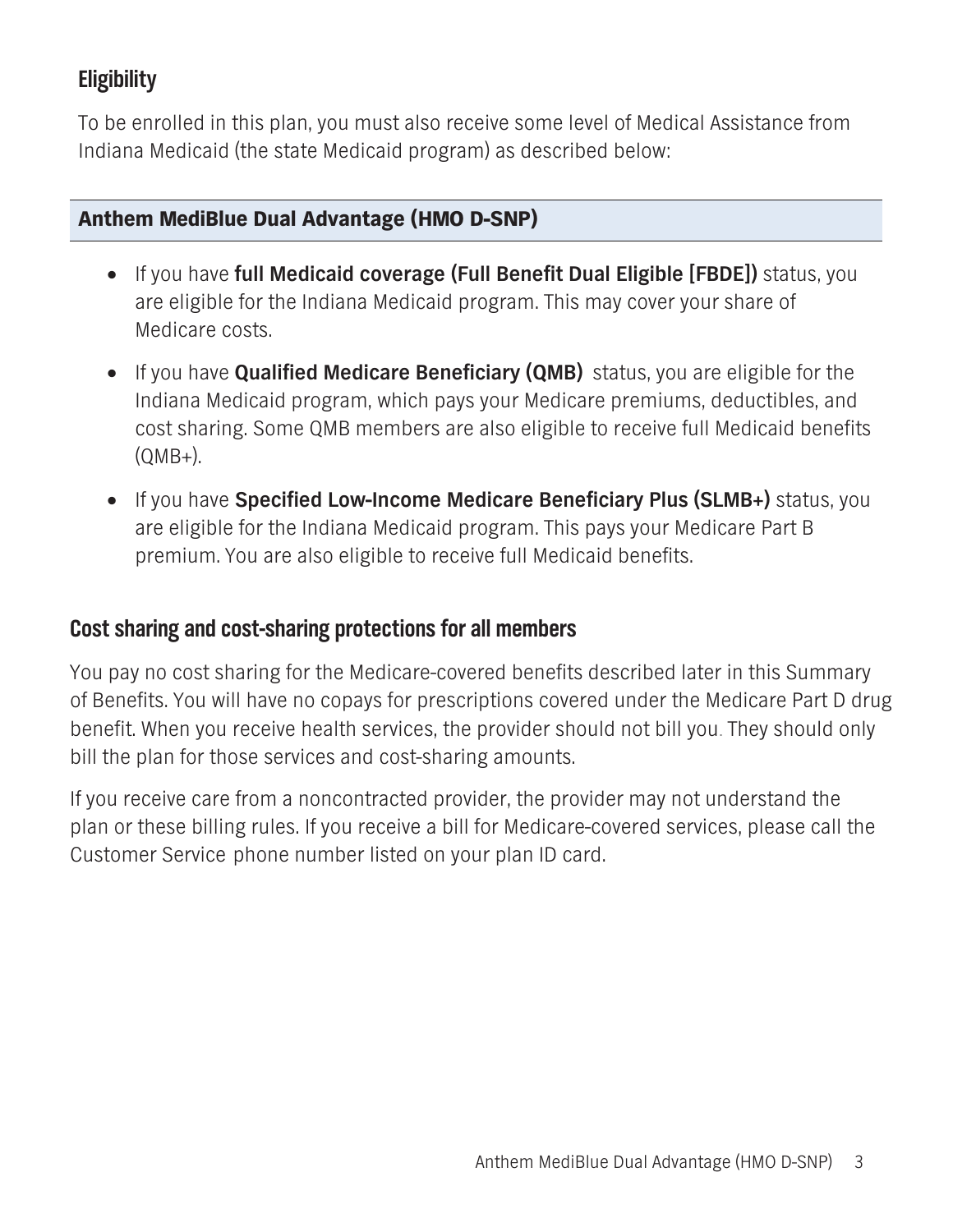# **Medicare coverage that goes beyond Original Medicare**

- **• Our Medicare Advantage plans cover everything Original Medicare covers Part A (hospital services) and Part B (medical services) — and more. We'll review these extra benefits later in this booklet. Some of the extra benefits are covered in this Summary of Benefits.**
- **• This plan covers Medicare Part D drugs and Part B drugs (such as chemotherapy and some drugs administered by your provider). To see if your prescriptions are covered, follow the instructions in the "Know Your Drug Plan" section.**

# **Is your PCP in our plan's network of doctors?**



**If you need to change your Primary Care Physician (PCP), give us a call and we'll help. Doctors can join or leave the network at any time, so check if they're in network with our Find a Doctor tool online. Just follow the steps below.**

### **How to find a doctor/PCP in our plan:**

**• Go to <https://shop.anthem.com/medicare>**



- **1. Select Useful Tools and choose Find a Doctor.**
- **2. Enter your ZIP code, county and the date you want your coverage to begin.**
- **3. Fill in the details (city, doctor's name, distance, etc.).**
- **4. Be sure to check that the doctor is listed as "In-Network" for this plan.**
- **• Or you can ask us for the** *Provider Directory***. The phone number is on page 2.**

# **Know your drug plan**

### **Prescription drugs are an important part of health and wellness**

**Anthem MediBlue Dual Advantage (HMO D-SNP) covers medications that help you stay your healthiest, at the lowest cost possible. Check the plan's drug list, or** *Formulary***, to see if your prescriptions are covered and at what price.**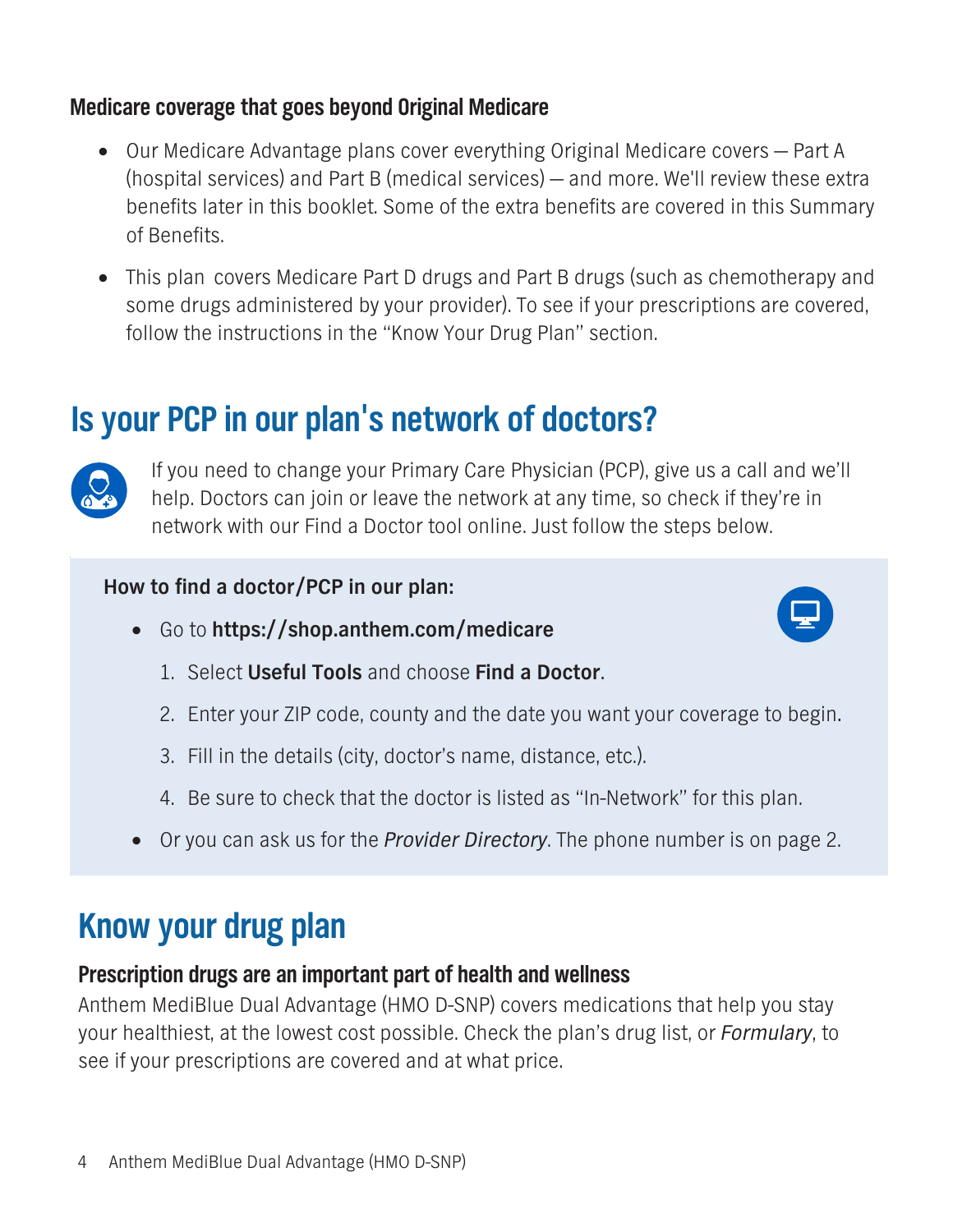**How to check if your prescriptions (or an acceptable alternative) are covered and what they'll cost:**



- **• Visit https://shop.anthem.com/medicare**
	- **1. Select Useful Tools and choose Find Your Covered Drugs.**
	- **2. Enter your ZIP code, county and beginning coverage date.**
	- **3. Enter your drug name, dosage, quantity and refill frequency, and select Add Drug or Next.**
	- **4. Select your pharmacy, and then select View All Plans.**
	- **5. Choose Plan Details and then Drug Cost to view the drug's tier, specific cost, and coverage details.**
- **• You can also call us at the number on page 2 for a copy of the** *Formulary***.**

### **Find a pharmacy**

**Our plans include the majority of pharmacies in America, so you're likely to find one near you. If your pharmacy is not in this plan, you could end up paying more for your drugs.**

**To confirm your pharmacy is in the plan (or find a new one) see the** *Pharmacy Directory* **on our website at https://shop.anthem.com/medicare. Under** *Useful Tools***, choose Find a Pharmacy to enter your location and search details.** 

**Our plan offers preferred and standard pharmacies. You may go to either type of pharmacy to fill your covered prescription drugs. Your costs will be the same if you use a preferred or standard pharmacy.**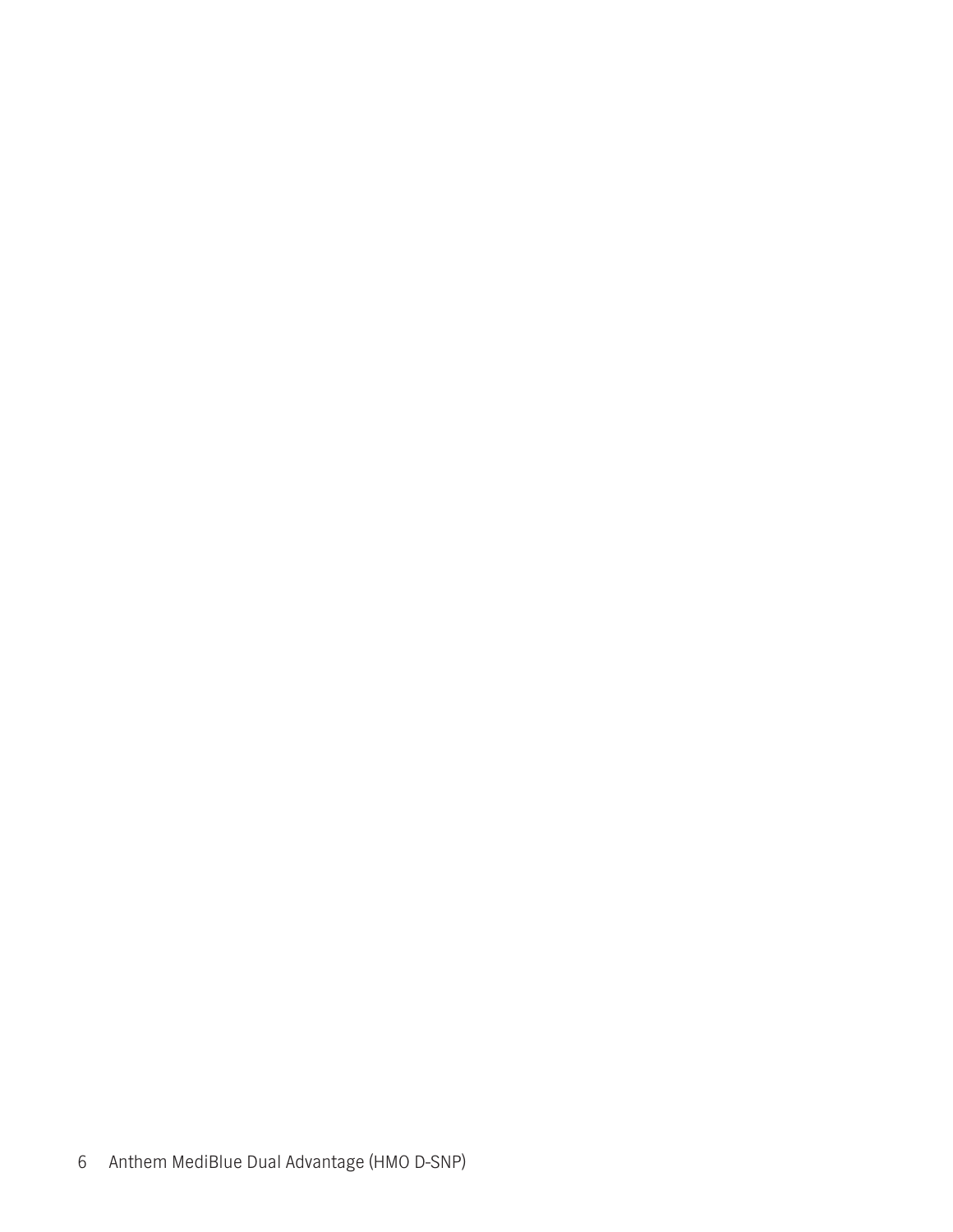

# **Summary of 2022 medical benefits**

**The next pages have more details about plan benefits, so you can choose the right plan for you.**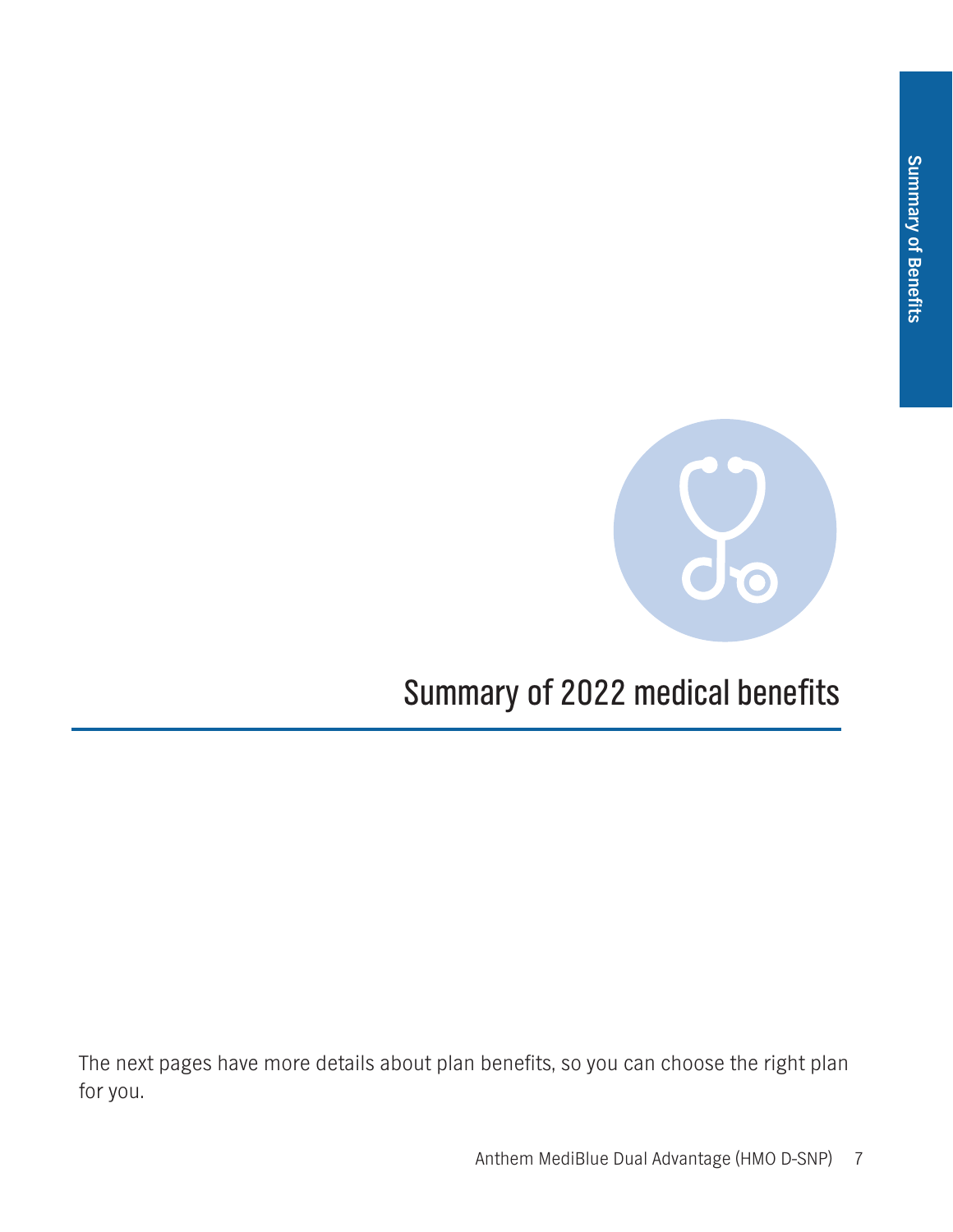#### **How much is my premium (monthly payment)?**

**\$0.00 per month**

**Your Part B premium is covered by your state's Medicaid agency for D-SNP enrollees.**

#### **How much is my deductible?**

**This plan does not have a medical deductible.**

**The Part D deductible does not apply to you.**

**Is there a limit on how much I will pay for my covered medical services?**

**(does not include Part D drugs)**

**\$7,550.00 per year from doctors and facilities in our plan**

**Like all Medicare health plans, our plan protects you by having yearly limits on your out-of-pocket costs for medical and hospital care.**

**Services you receive from doctors or facilities in our plan go toward your yearly limit. If you reach the limit on out-of-pocket costs, you will not have to pay any out-of-pocket costs for covered Part A and Part B services for the rest of the year.**

#### **Inpatient Hospital<sup>1</sup>**

**Facilities in our plan: \$0.00 copay per stay**

**Our plan covers 90 days for an inpatient hospital stay.**

**Our plan also covers 60 "lifetime reserve days." These are "extra" days that we cover. If your hospital stay is longer than 90 days, you can use these extra days. Once you have used up these extra 60 days, your inpatient hospital coverage will be limited to 90 days.**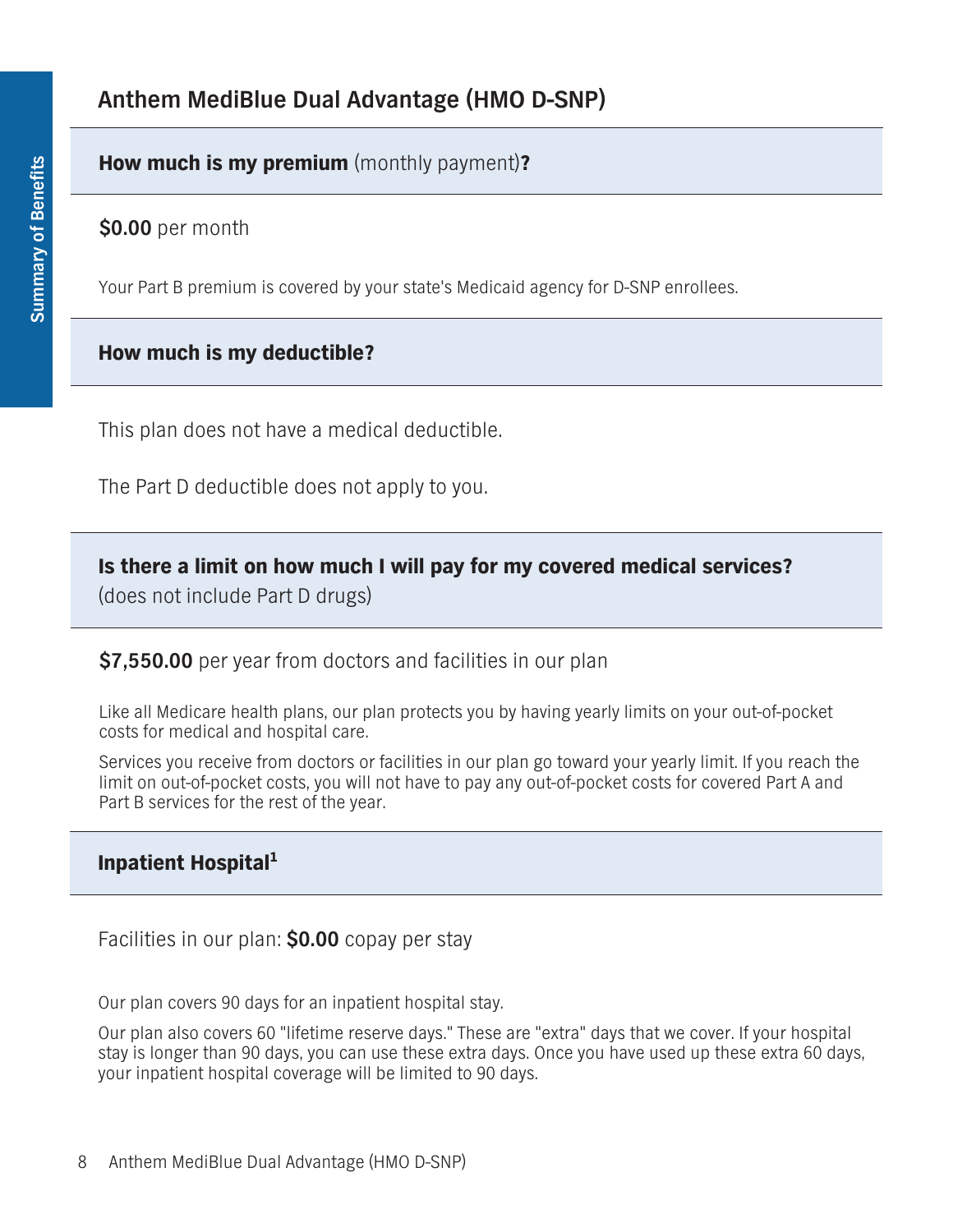# **Outpatient Hospital<sup>1</sup>**

**Doctors and facilities in our plan: \$0.00 copay**

### **Ambulatory Surgical Center1**

**Doctors and facilities in our plan: \$0.00 copay**

### **Doctor's Office Visits**

### **Primary care physician (PCP) visit:**

**PCPs in our plan: \$0.00 copay** 

## **Specialist visit:<sup>1</sup>**

**Doctors in our plan: \$0.00 copay**

#### **Preventive Care Screenings and Annual Physical Exams**

#### **Preventive care screenings:**

**Doctors in our plan: \$0.00 copay**

#### **Annual physical exam:**

**Doctors in our plan: \$0.00 copay**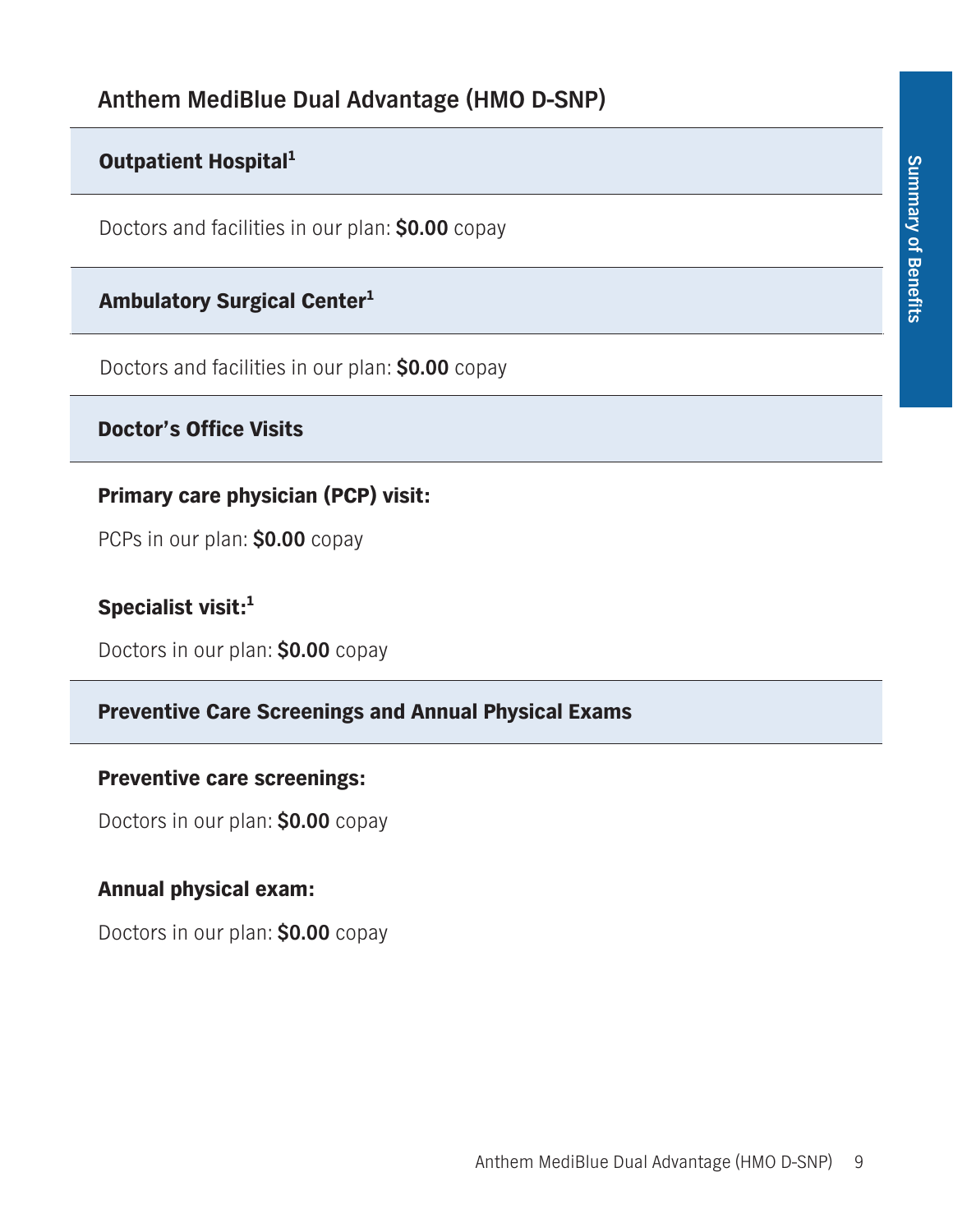### **Preventive Care Screenings and Annual Physical Exams**

#### **Covered preventive care screenings:**

- **• Abdominal aortic aneurysm screening**
- **• Annual "wellness" visit**
- **• Bone mass measurement**
- **• Breast cancer screening (mammogram)**
- **• Cardiovascular disease (behavioral therapy)**
- **• Cardiovascular screening**
- **• Cervical and vaginal cancer screening**
- **• Colorectal cancer screenings (colonoscopy, fecal occult blood test, flexible sigmoidoscopy)**
- **• Depression screening**
- **• Diabetes prevention program**
- **• Diabetes screenings and monitoring**
- **• Hepatitis C Screening**
- **• High Intensity Behavioral Counseling**
- **• HIV screening**
- **• Lung cancer screenings**
- **• Medical nutrition therapy services**
- **• Obesity screenings and counseling**
- **• Prostate cancer screenings (PSA)**
- **• Sexually transmitted infections screenings and counseling**
- **• Tobacco use cessation counseling (counseling for people with no sign of tobacco-related disease)**
- **• Vaccines, including flu, hepatitis B, pneumococcal, and COVID-19 shots**
- **• "Welcome to Medicare" preventive visit (one-time)**

**Any extra preventive services approved by Medicare during the contract year will be covered. When you use doctors in our plan, 100% of the cost of preventive care screenings and annual physical exams is covered.**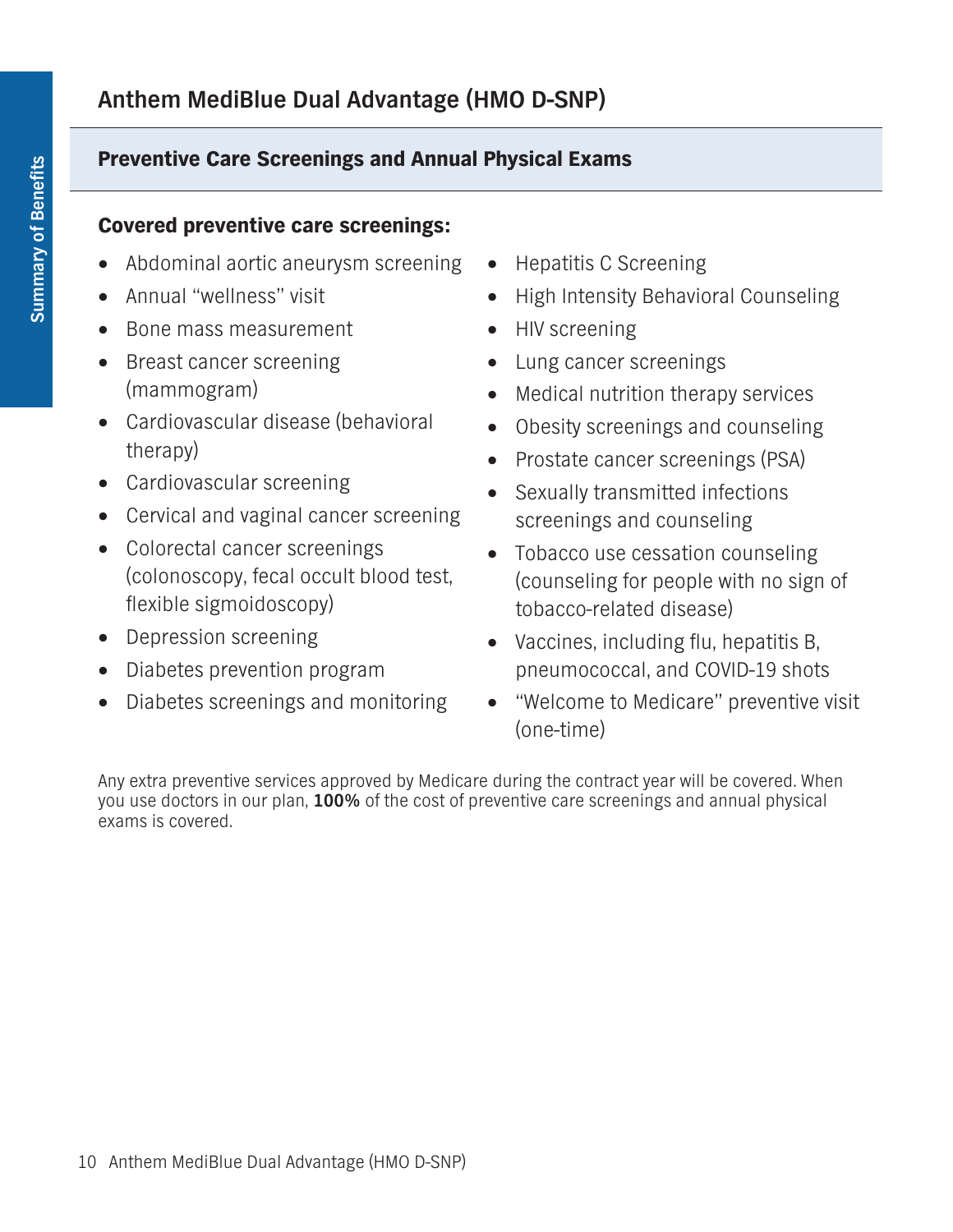#### **Emergency Care**

**\$0.00 copay**

**Emergency and Urgent Care Worldwide Coverage**

**\$0.00 copay**

**This plan covers urgent care and emergency services when traveling outside of the United States for less than six months. This benefit is limited to \$100,000.00 per year.**

```
Urgently Needed Services
```
**\$0.00 copay**

**Diagnostic Radiology Services (such as MRIs, CT scans)<sup>1</sup>**

**Doctors and facilities in our plan: \$0.00 copay**

**Diagnostic Tests and Procedures1**

**Doctors and facilities in our plan: \$0.00 copay**

### Lab Services<sup>1</sup>

**Doctors and facilities in our plan: \$0.00 copay**

# **Outpatient X-rays<sup>1</sup>**

**Doctors and facilities in our plan: \$0.00 copay**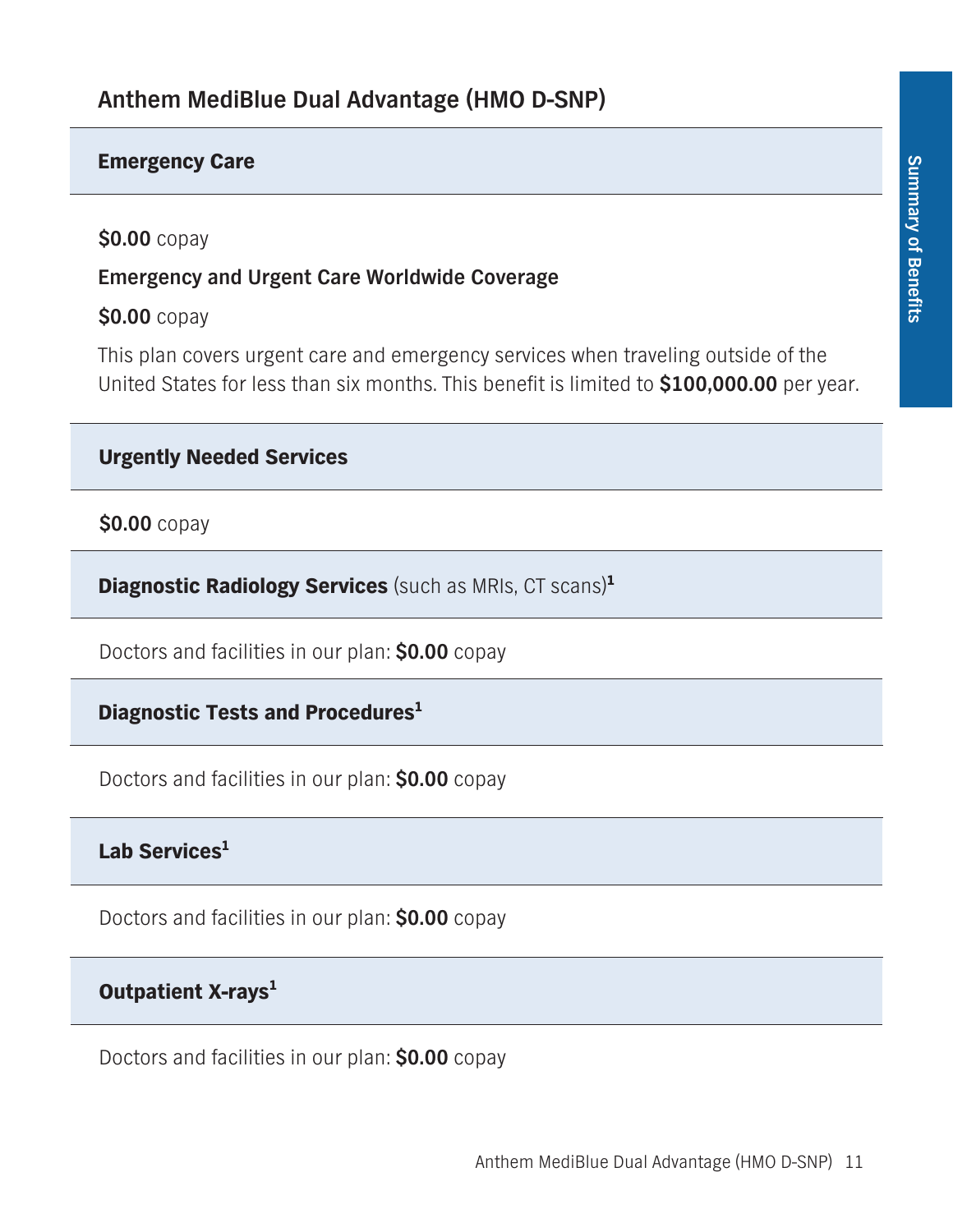**Therapeutic Radiology Services (such as radiation treatment for cancer)<sup>1</sup>**

**Doctors and facilities in our plan: \$0.00 copay**

# **Hearing Services**

**Medicare-covered hearing services (Exam to diagnose and treat hearing and balance issues):<sup>1</sup>**

**Doctors in our plan: \$0.00 copay**

# **Routine hearing services:<sup>1</sup>**

**This plan covers 1 routine hearing exam(s) and hearing aid fitting/evaluation(s) every year. \$3,000.00 maximum plan benefit for hearing aids every year.** 

**Doctors in our plan: \$0.00 copay for routine hearing exam(s). \$0.00 copay for hearing aids up to the maximum plan benefit amount.**

# **Dental Services**

**Medicare-covered dental services (this does not include services for care, treatment, filling, removal or replacement of teeth):<sup>1</sup>**

**Doctors and dentists in our plan: \$0.00 copay**

# **Preventive dental services:**

**This plan covers: 2 oral exam(s), 2 cleaning(s), 1 dental X-ray(s), 1 fluoride treatment(s) every year.**

**Dentists in our plan: \$0.00 copay**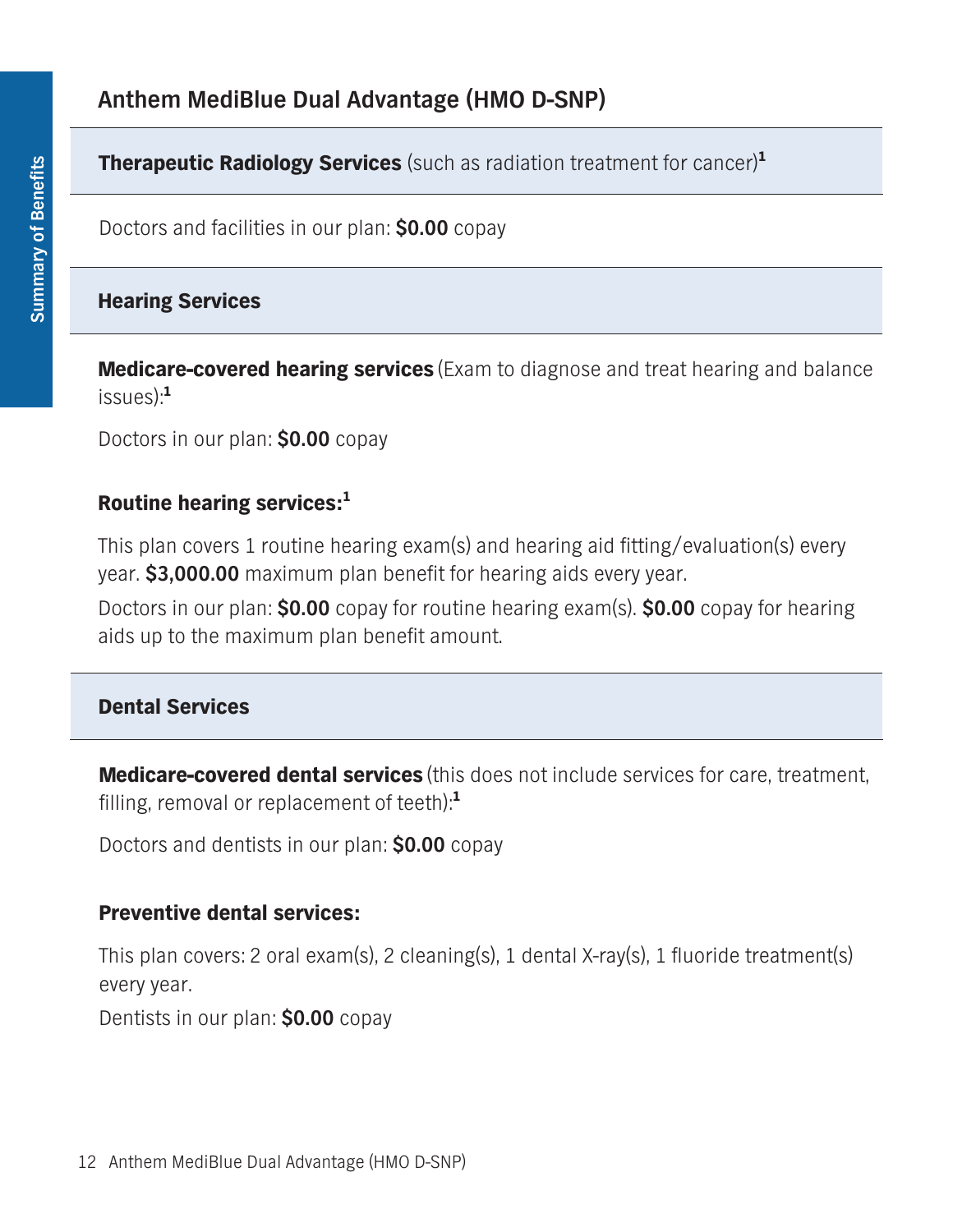#### **Dental Services**

#### **Comprehensive dental services:<sup>1</sup>**

**This plan covers up to a \$2,500.00 allowance for covered comprehensive dental services every year.** 

**Doctors and dentists in our plan: \$0.00 copay**

**We cover more dental care than what Original Medicare covers. You can use our coverage for these services and more: extra exams, cleanings, X-rays, fillings and repairs, root canals (endodontics), dental crowns (caps), bridges and implants, and dentures.**

**Any amount not used at the end of the calendar year will expire.** 

**To find a dental provider in our plan, follow the same steps as the "How to find a doctor/PCP in our plan" box at the beginning of this booklet. Then select Dental Provider under Provider Type.**

#### **Vision Services**

#### **Medicare-covered vision services:**

#### **Exam to diagnose and treat diseases and conditions of the eye1**

**Doctors in our plan: \$0.00 copay**

#### **Eyeglasses or contact lenses after cataract surgery**

**Doctors in our plan: \$0.00 copay**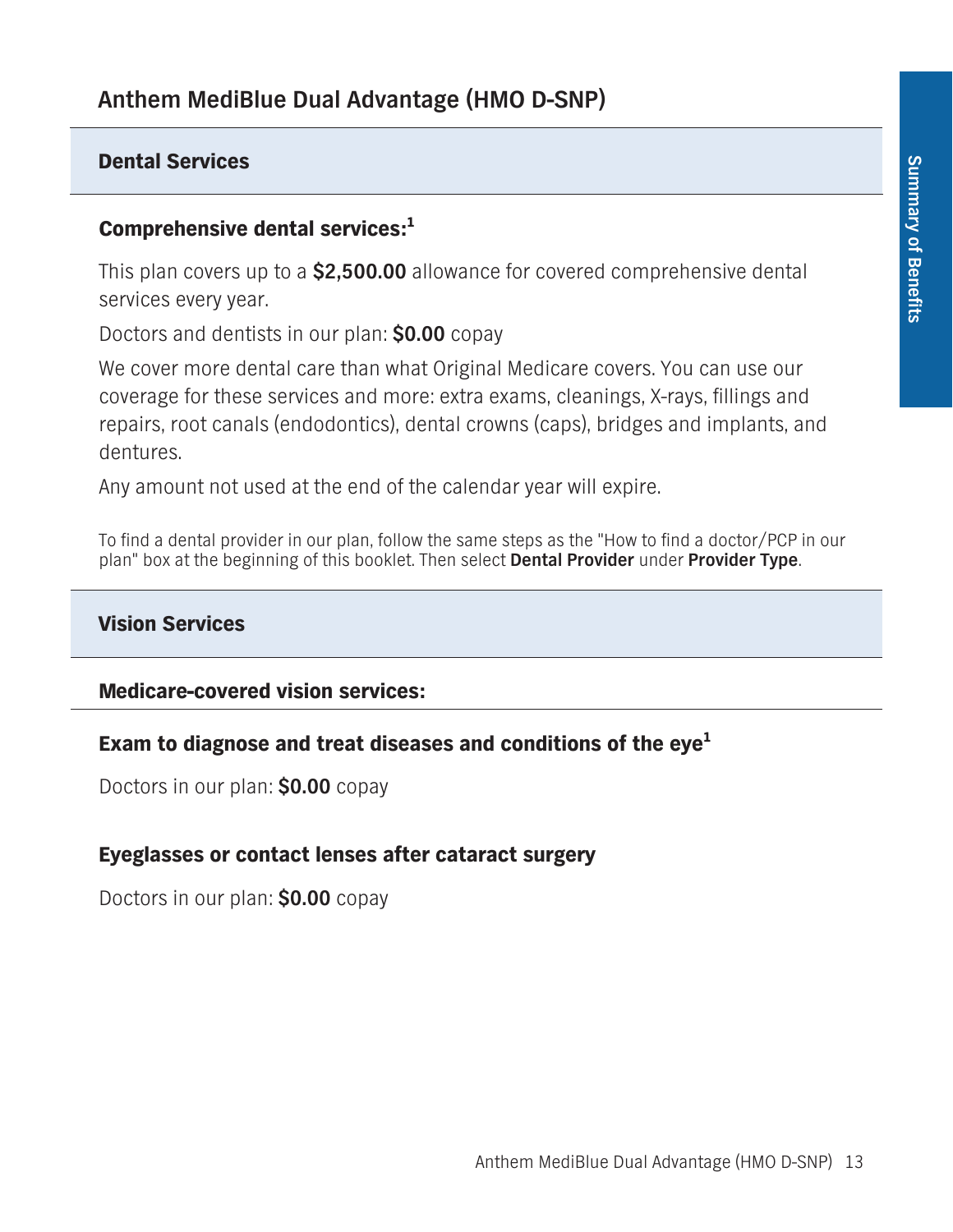#### **Vision Services**

#### **Routine vision services:**

#### **Routine vision exam<sup>1</sup>**

**This plan covers 1 routine eye exam(s) every year. Doctors in our plan: \$0.00 copay**

#### **Routine eyewear (lenses and frames)**

**This plan covers up to \$275.00 for eyeglasses or contact lenses every year.**

**Doctors in our plan: \$0.00 copay**

**To find a vision provider in our plan, follow the same steps as the "How to find a doctor/PCP in our plan" box at the beginning of this booklet. Then select Vision Provider under Provider Type.** 

#### **Mental Health Care**

#### **Inpatient visit:<sup>1</sup>**

**Doctors and facilities in our plan: \$0.00 copay per stay**

**Our plan has a lifetime limit of 190 days for inpatient mental health care in a psychiatric hospital. This limit does not apply to inpatient mental health services provided in a general hospital.**

**Our plan covers 90 days for an inpatient hospital stay.**

**Our plan also covers 60 "lifetime reserve days." These are "extra" days that we cover. If your hospital stay is longer than 90 days, you can use these extra days. Once you have used up these extra 60 days, your inpatient hospital coverage will be limited to 90 days.**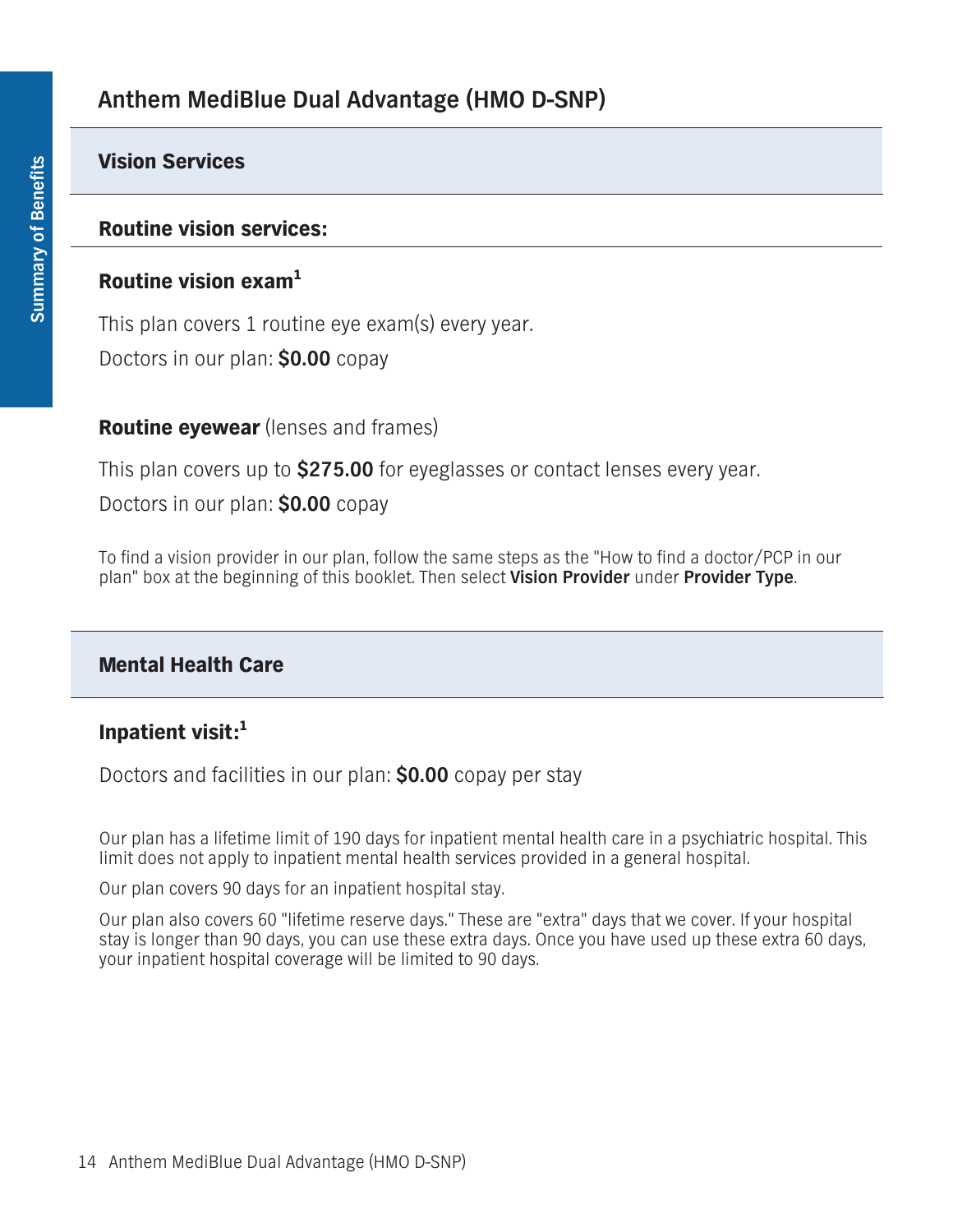#### **Mental Health Care**

**Outpatient individual and group therapy services:<sup>1</sup>**

**Doctors and facilities in our plan: \$0.00 copay**

### **Skilled Nursing Facility (SNF)<sup>1</sup>**

**Doctors and facilities in our plan: \$0.00 copay per stay**

**Our plan covers up to 100 days in a Skilled Nursing Facility (SNF).**

### **Physical Therapy1**

**Doctors and facilities in our plan: \$0.00 copay**

### **Ambulance<sup>1</sup>**

#### **Ground/Water Ambulance:**

**Emergency transportation services in our plan: \$0.00 copay per trip**

#### **Air Ambulance:**

**Emergency transportation services in our plan: \$0.00 copay per trip**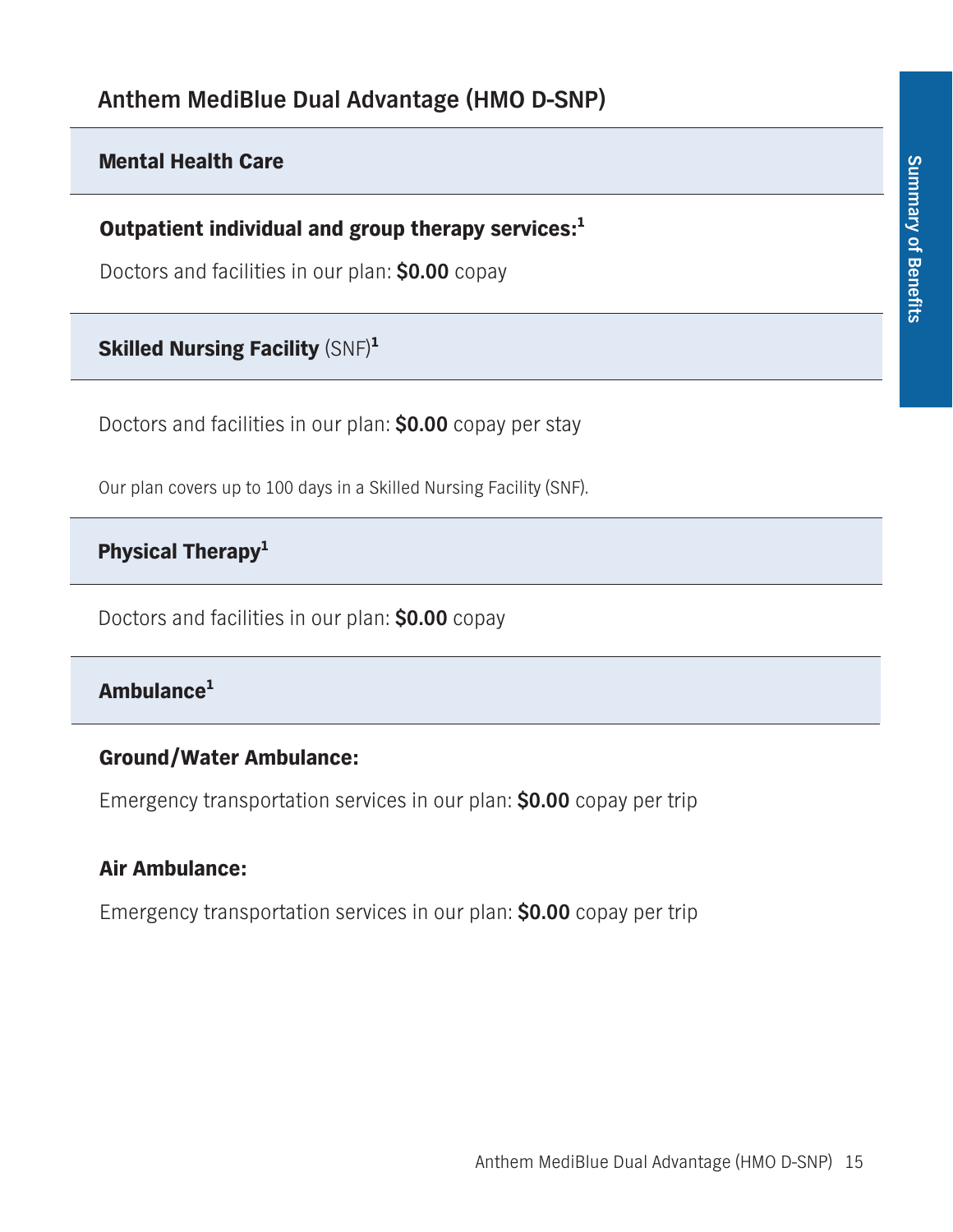#### **Transportation**

**\$0.00 copay. This plan offers coverage for 48, one-way, routine transportation services every year. Trips are limited to 60 miles.**

**Routine transportation coverage is limited to plan-approved locations (within the local service area) provided by contracted transportation vendors in our plan. If you need a ride, call us at least 48 hours ahead of time.**

**This plan allows you to select additional transportation benefits as part of the Essential Extras benefit. See that benefit description for more information.** 

#### **Medicare Part B Drugs<sup>1</sup>**

#### **Other Part B Drugs:**

**Drugs obtained from doctors and facilities in our plan: \$0.00 copay**

#### **Chemotherapy drugs:**

**Drugs obtained from doctors and facilities in our plan: \$0.00 copay**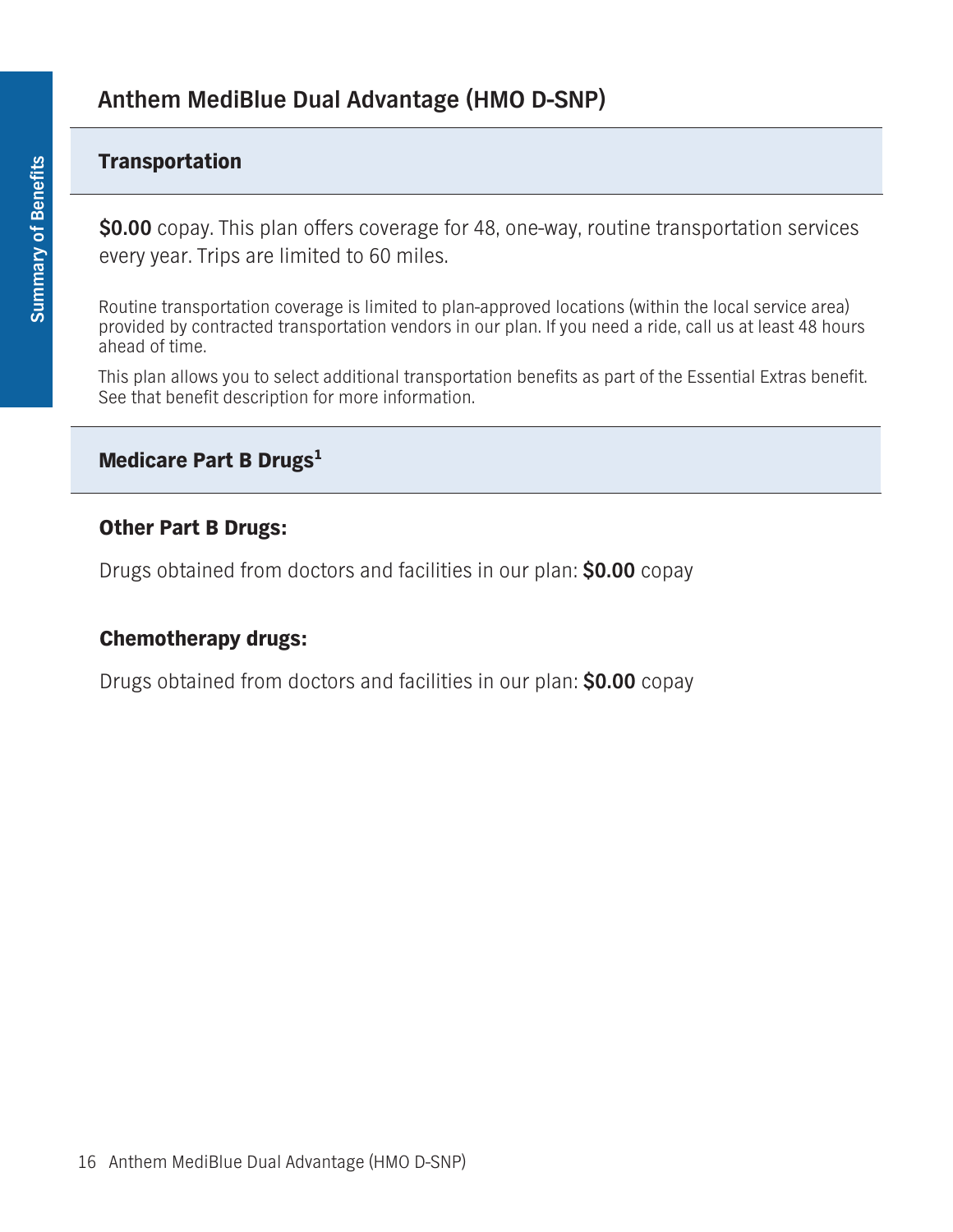# **Additional benefits**

## **Essential Extras**

**We want you to have not just the best possible health, but comfort in your daily life. Choose any one of the following innovative benefits as part of a comprehensive plan that we will help you create.**



### **Assistive Devices**

**You could receive an annual allowance of \$500 for assistive and safety devices, such as hand rails, shower stools, raised toilet seats, and temporary mobility ramps.**



#### **Flex Account – Dental, Vision, Hearing**

**Enjoy up to \$500 per year in additional coverage for your dental, vision, or hearing needs. You get to choose how to spend your annual allowance - towards out-of-pocket costs or additional services.**



#### **Health & Fitness Tracker**

**You could enjoy a fitness tracking device (every other year), plus access to online programs to help you achieve your mental acuity and fitness goals.**



### **Healthy Meals**

**Enjoy healthy meals delivered directly to your home. You could receive up to two meals a day for up to 90 days to support your nutritional needs.**



#### **In-Home Support**

**Enjoy up to 60 hours per calendar year of companionship and independent activities of daily living, such as helping with light chores, errands, tech support, and more.**



### **Personal Home Helper**

**Provides up to 31 visits (up to four hours each visit) of home health aide services if you need help with two or more activities of daily living, such as mobility help around the home, bathing, dressing, or meal prep, or to provide respite care.**



#### **Pest Control**

**You could have your home treated every three months for standard pests or receive a one-time treatment for certain infestations if they are having a direct impact on your health.**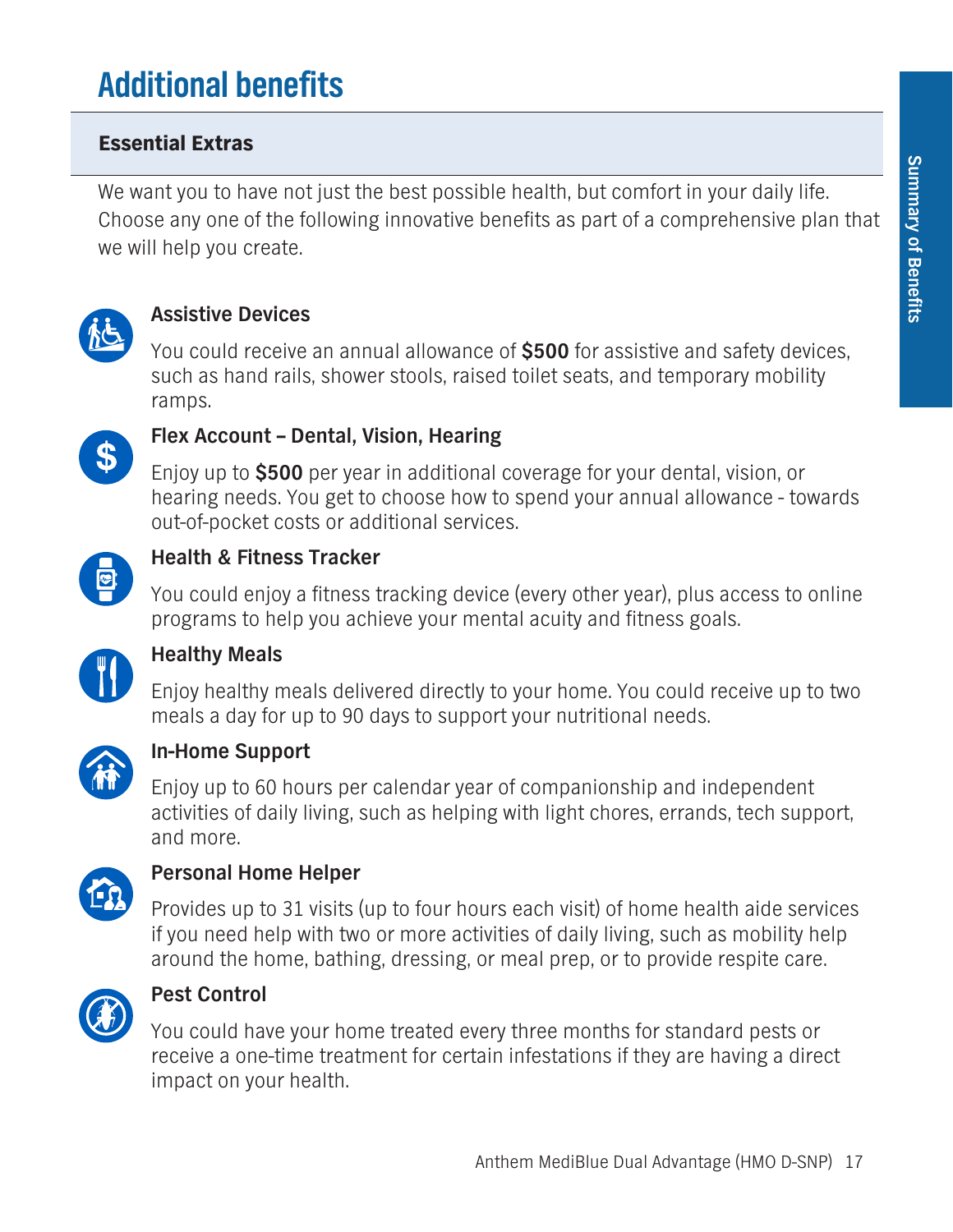

#### **Transportation**

**If you need a ride to plan-approved locations, this benefit gives you 60 one-way trips per year.**

# **Anthem MediBlue Dual Advantage (HMO D-SNP)**

### **Chiropractic Care1**

#### **Medicare-covered chiropractic services:**

**Providers in our plan: \$0.00 copay**

**Medicare coverage includes manipulation of the spine to correct a subluxation (when one or more of the bones of your spine move out of position).**

**Foot Care (podiatry services)<sup>1</sup>**

#### **Medicare-covered podiatry:**

**Doctors in our plan: \$0.00 copay**

**Foot exams and treatment are covered if you have diabetes-related nerve damage and/or meet certain conditions.**

#### **Routine foot care:**

**Doctors in our plan: \$0.00 copay This plan covers: Unlimited routine foot care visits each year.**

#### **Healthy Groceries**

**Save on the cost of healthy groceries with \$50.00 every month - good toward purchases at participating stores near you.**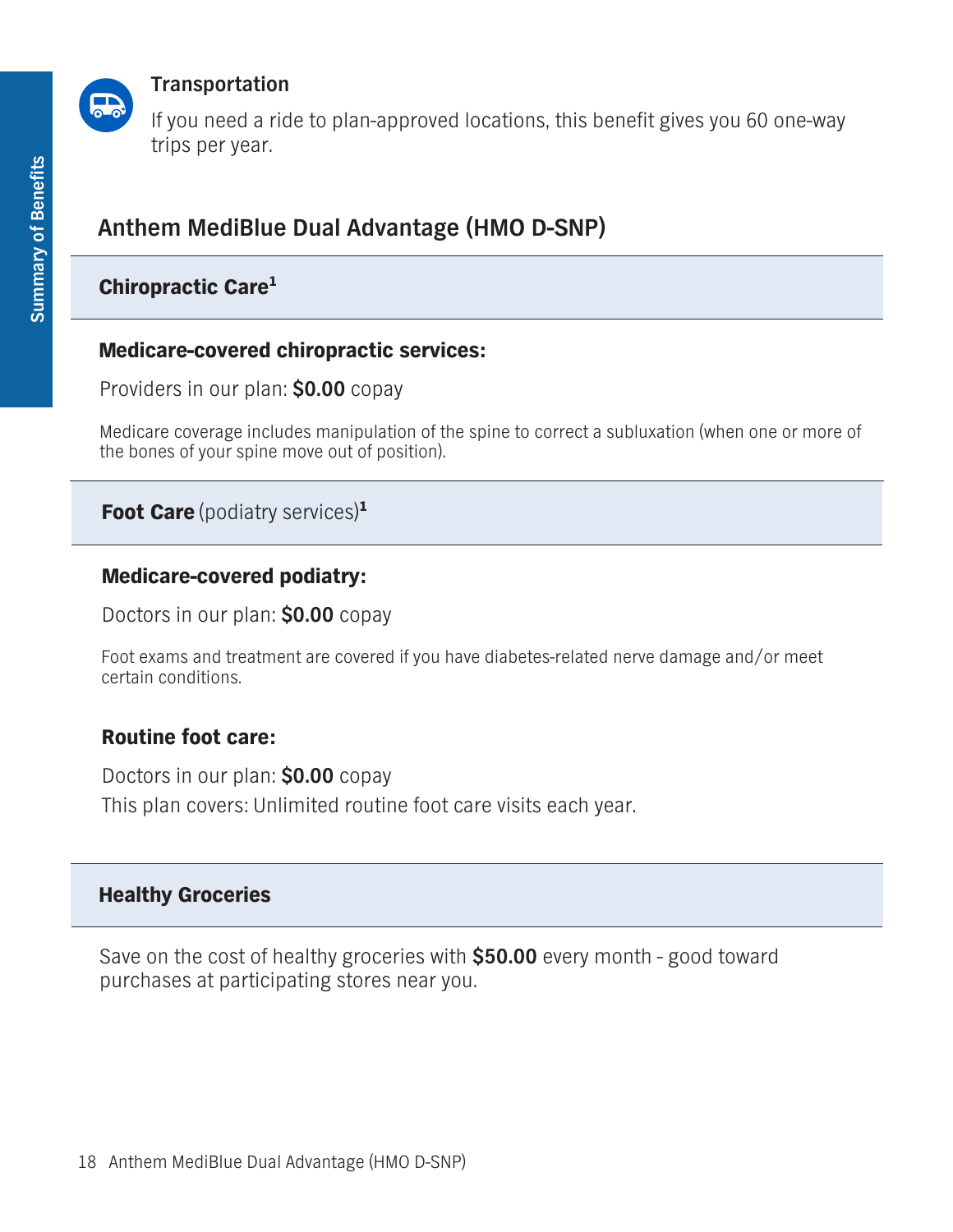#### **Healthy Meals-Post Discharge**

**\$0.00 copay for up to 2 meals a day for 10 days following your discharge from the hospital or skilled nursing facility (SNF).**

#### **Healthy Pantry**

**You will receive monthly nutritional counseling sessions and monthly delivery of nonperishable pantry staples to help you make important changes to your diet.** 

### **Home Health Care1**

**Doctors and facilities in our plan: \$0.00 copay**

#### **LiveHealth® Online**

**Lets you talk to a board-certified doctor or licensed psychiatrist, psychologist, or therapist by live, two-way video on a computer, smartphone, or tablet**

**LiveHealth Online is the trade name of Health Management Corporation, a separate company, providing telehealth services on behalf of our plan.**

#### **Medical Equipment/Supplies**

**Durable Medical Equipment(wheelchairs, oxygen, etc.):<sup>1</sup>**

**Suppliers in our plan: \$0.00 copay**

#### **Medical supplies and prosthetic devices (braces, artificial limbs, etc.):<sup>1</sup>**

**Suppliers in our plan: \$0.00 copay**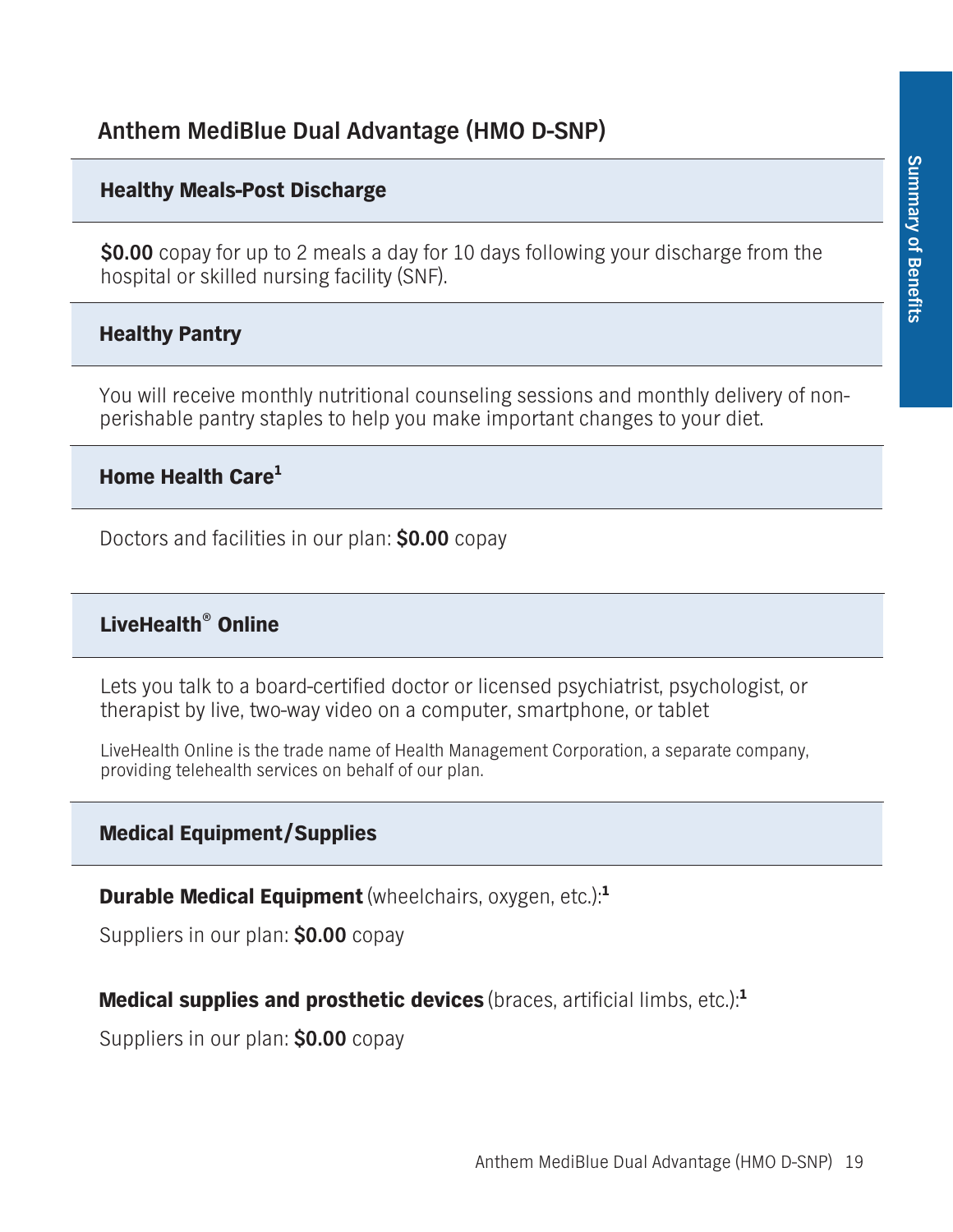### **Medical Equipment/Supplies**

#### **Diabetic supplies and services:**

**Suppliers in our plan: \$0.00 copay**

#### **Medicare Community Resource Support**

**We assist you right over the phone by providing you with health-related information and by connecting you to local community-based services and support programs. We'll help you coordinate these services based on your unique needs. Call us at the number listed on your plan ID card and ask for the Medicare Community Resource Support team for more details.**

#### **Outpatient Rehabilitation**

**Cardiac (heart) rehab services (with a limit of two, one-hour sessions per day and a maximum of 36 sessions within a 36-week period):<sup>1</sup>**

**Doctors and facilities in our plan: \$0.00 copay**

**Pulmonary (lung) rehab services (with a limit of two, one-hour sessions per day and a maximum of 36 sessions):<sup>1</sup>**

**Doctors and facilities in our plan: \$0.00 copay**

#### **Occupational therapy visit:<sup>1</sup>**

**Doctors and facilities in our plan: \$0.00 copay**

# **Outpatient Substance Abuse1**

#### **Individual & Group therapy visit:**

**Doctors and facilities in our plan: \$0.00 copay**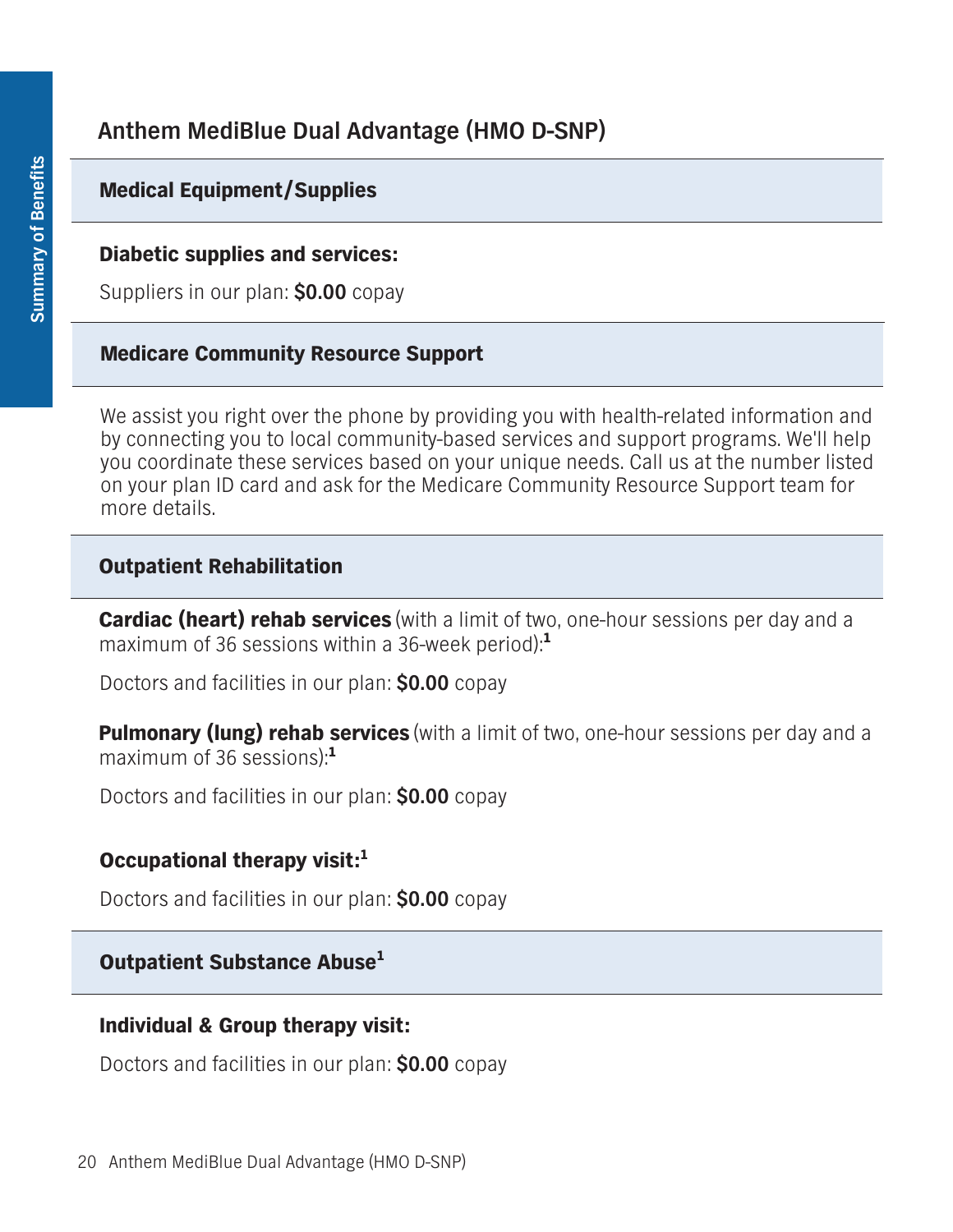#### **Over-the-Counter Items**

**This plan covers certain approved, non-prescription, over-the-counter drugs and healthrelated items, up to \$250 every quarter. Unused OTC amounts do roll over to the next quarter. Unused OTC amounts do not roll over to the next calendar year.**

**There are three ways to access your benefit:**

- □ Shop online or use the app and have items sent to your home or to a store **location near you for pickup.**
- **• Shop at more than 4,700 Walmart and Neighborhood Market stores and other participating retailers.**
- **• Call to place an order and have items sent to your home.**

#### **Renal Dialysis**

**Doctors and facilities in our plan: \$0.00 copay**

#### **Service Dog Support**

**Receive up to \$500 per year to help pay for items used to care for your ADA service dog, such as food, leashes, or vests.** 

#### **SilverSneakers®† Fitness program**

**When you become our member, you can sign up for SilverSneakers. It's included in our plan. To learn more details, go to www.silversneakers.com or call SilverSneakers at 1-855-741-4985 (TTY: 711), Monday to Friday, 8 a.m. to 8 p.m. ET.**

**† The SilverSneakers Fitness Program is provided by Tivity Health, an independent company. SilverSneakers is a registered trademark of Tivity Health, Inc. © 2021 Tivity Health, Inc. All rights reserved.**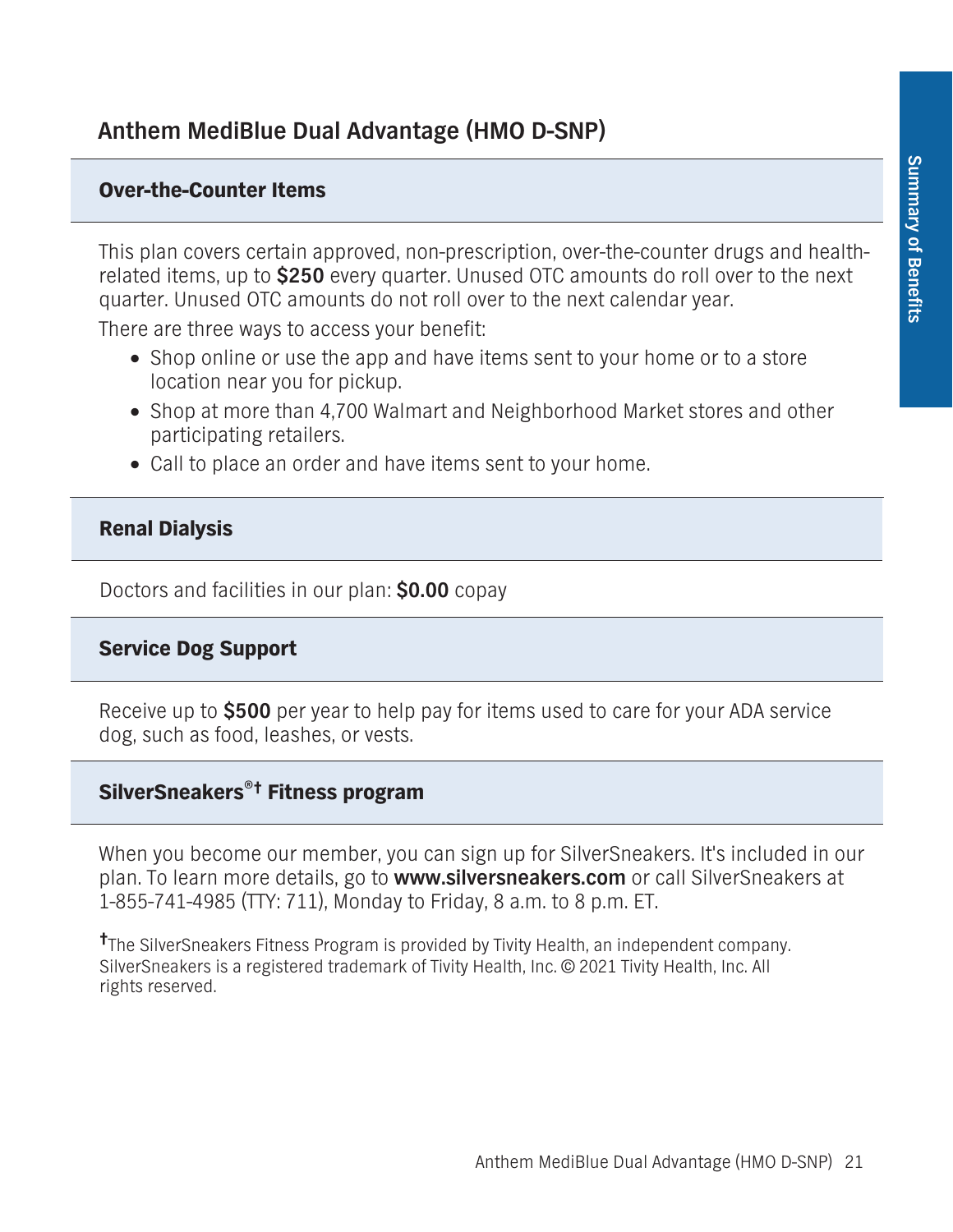## **24/7 NurseLine**

**24-hour access to a nurse helpline, seven days a week, 365 days a year**

**Services with a 1 may need prior authorization (preapproval) from the plan.**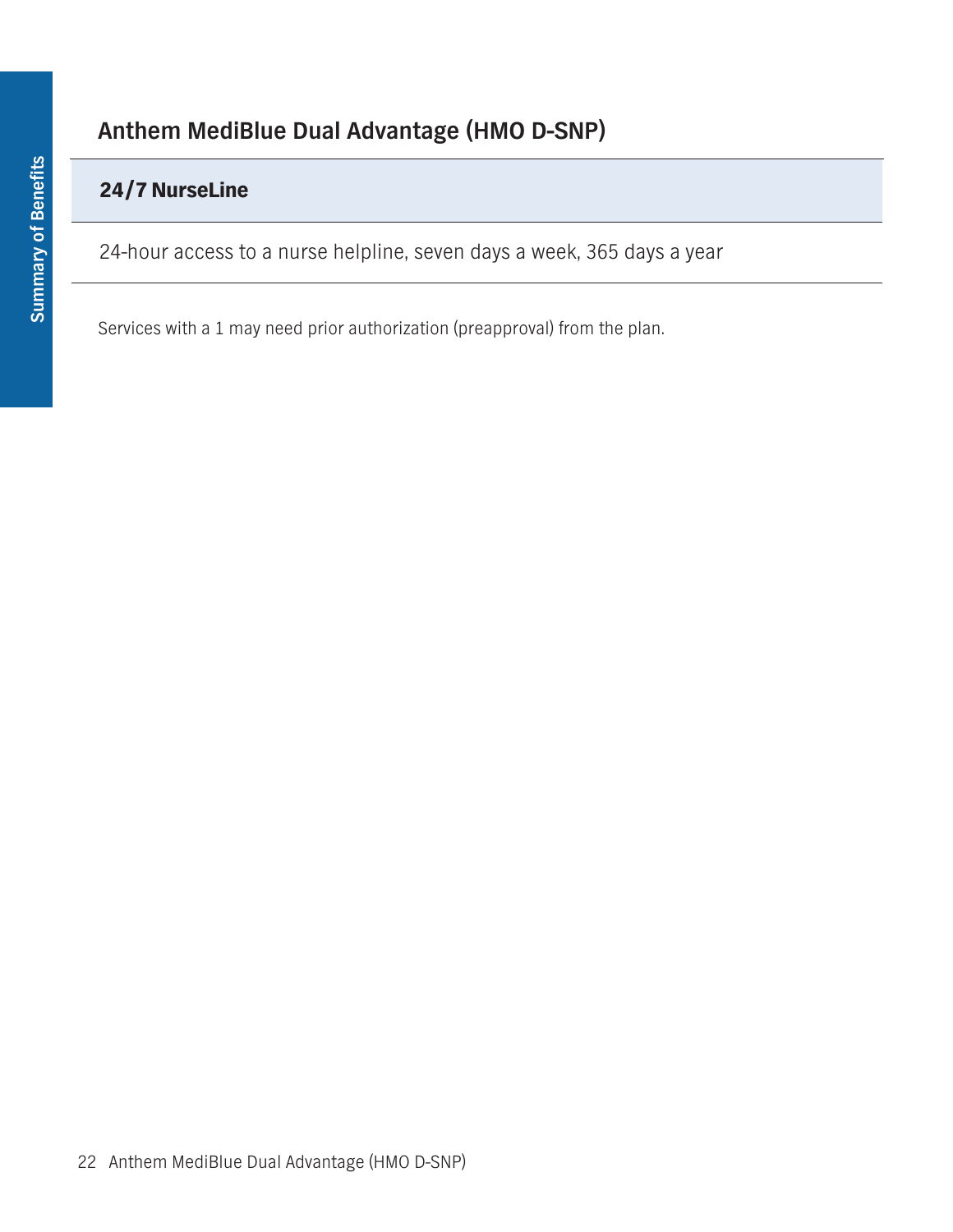# **Summary of Medicaid-covered benefits**

#### **Services available through Indiana Family and Social Services Administration:**

**The following services are not covered or may not be fully covered by Anthem MediBlue Dual Advantage (HMO D-SNP) but are available through Medicaid.**

- **• Ambulance services**
- **• Certified registered nurse anesthetist services**
- **• Chiropractor services**
- **• Clinic services, by an organized facility or clinic not part of a hospital: freestanding ambulatory surgery center**
- **• Clinic services, by an organized facility or clinic not part of a hospital: public health and mental health clinics**
- **• Dental services**
- **• Dentures**
- **• Diagnostic, screening and preventive services**
- **• Early and periodic screening, diagnosis and treatment**
- **• Extended services for pregnant women**
- **• Eyeglasses**
- **• Family planning services**
- **• Federally qualified health center services**
- **• Hearing aids**
- **• Home and community-based services waiver**
- □ Home health services, including nursing services, home health aides, and medical **supplies/equipment**
- **• Hospice care**
- **• Inpatient hospital, nursing facility and intermediate care facility services in institutions for mental diseases, age 65 and older**
- **• Inpatient hospital services, other than in an institution for mental diseases**
- **• Inpatient psychiatric services, under age 21**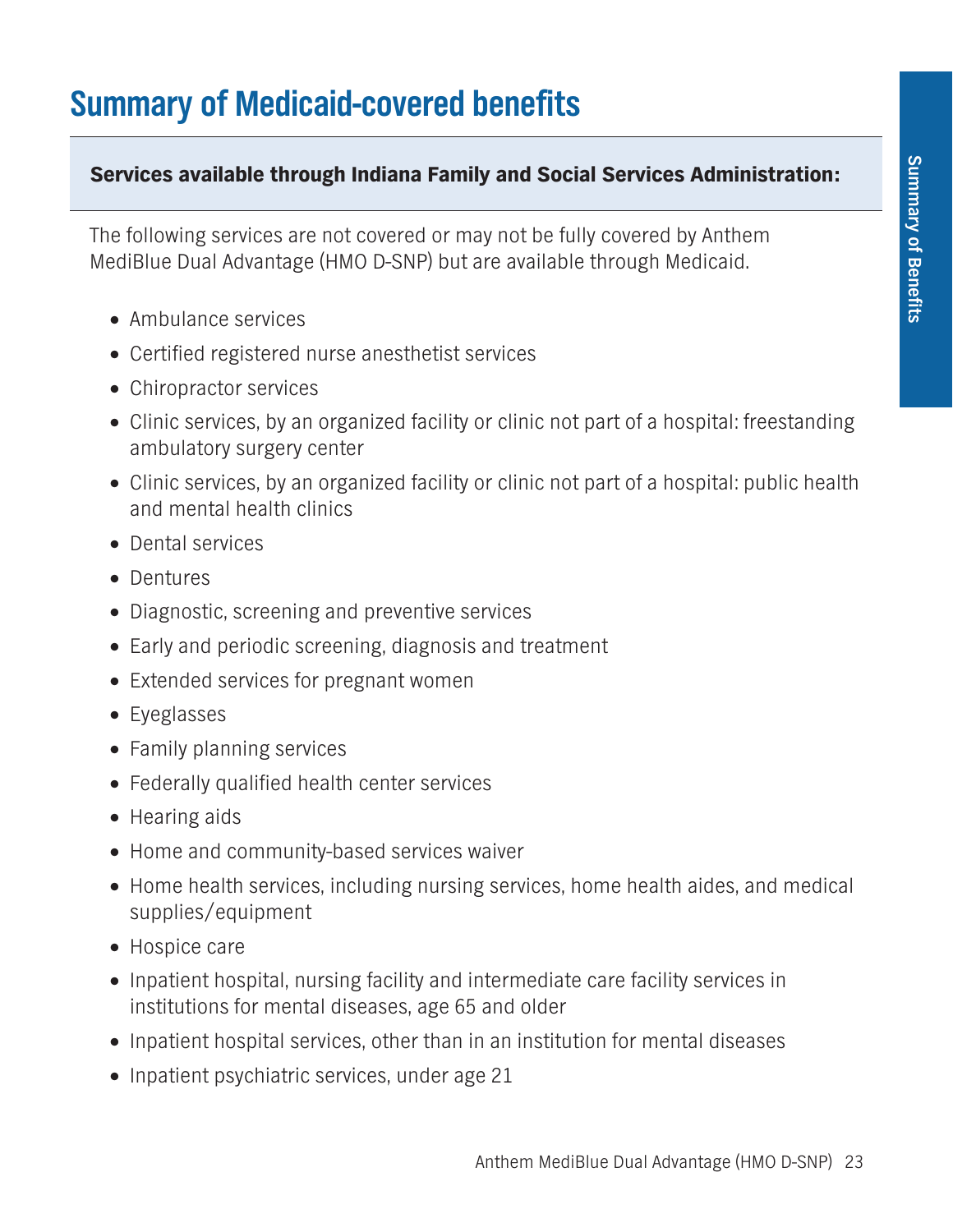- **• Intermediate care facility services for the mentally retarded**
- **• Laboratory and x-ray services, outside hospital or clinic**
- **• Medical and remedial care other practitioners**
- **• Medical equipment and supplies**
- **• Medical/surgical services of a dentist**
- **• Non-emergency medical transportation services**
- **• Nurse midwife services**
- **• Nurse practitioner services**
- **• Nursing facility services, other than in an institution for mental diseases**
- **• Occupation therapy services**
- **• Optometrist services**
- **• Outpatient hospital services**
- **• Personal care services**
- **• Physical therapy services**
- **• Physician services**
- **• Podiatrist services**
- **• Prescription drugs**
- **• Private duty nursing services**
- **• Program of All-Inclusive Care for the Elderly**
- **• Prosthetic and orthotic services**
- **• Psychologist services**
- **• Rehabilitation services: mental health and substance abuse**
- **• Religious non-medical health care institution and practitioner services**
- **• Rural health clinic services**
- **• Speech, hearing and language disorder services**
- **• Targeted case management**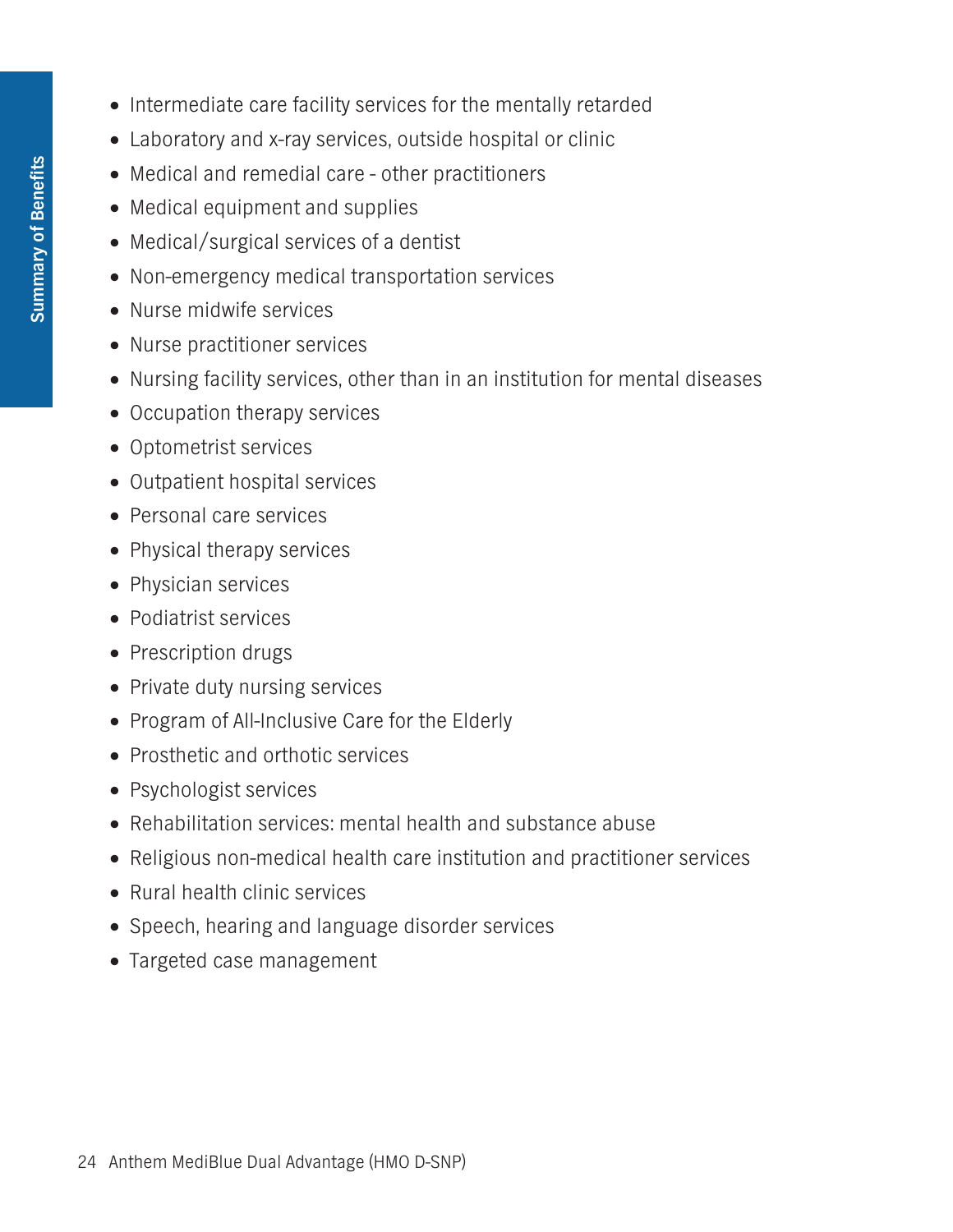

## **Have Questions?**

**What you pay for covered services may depend on your level of Medicaid eligibility. If you have questions about your Medicaid eligibility and what benefits you are entitled to, please call: 1-800-457-4584.**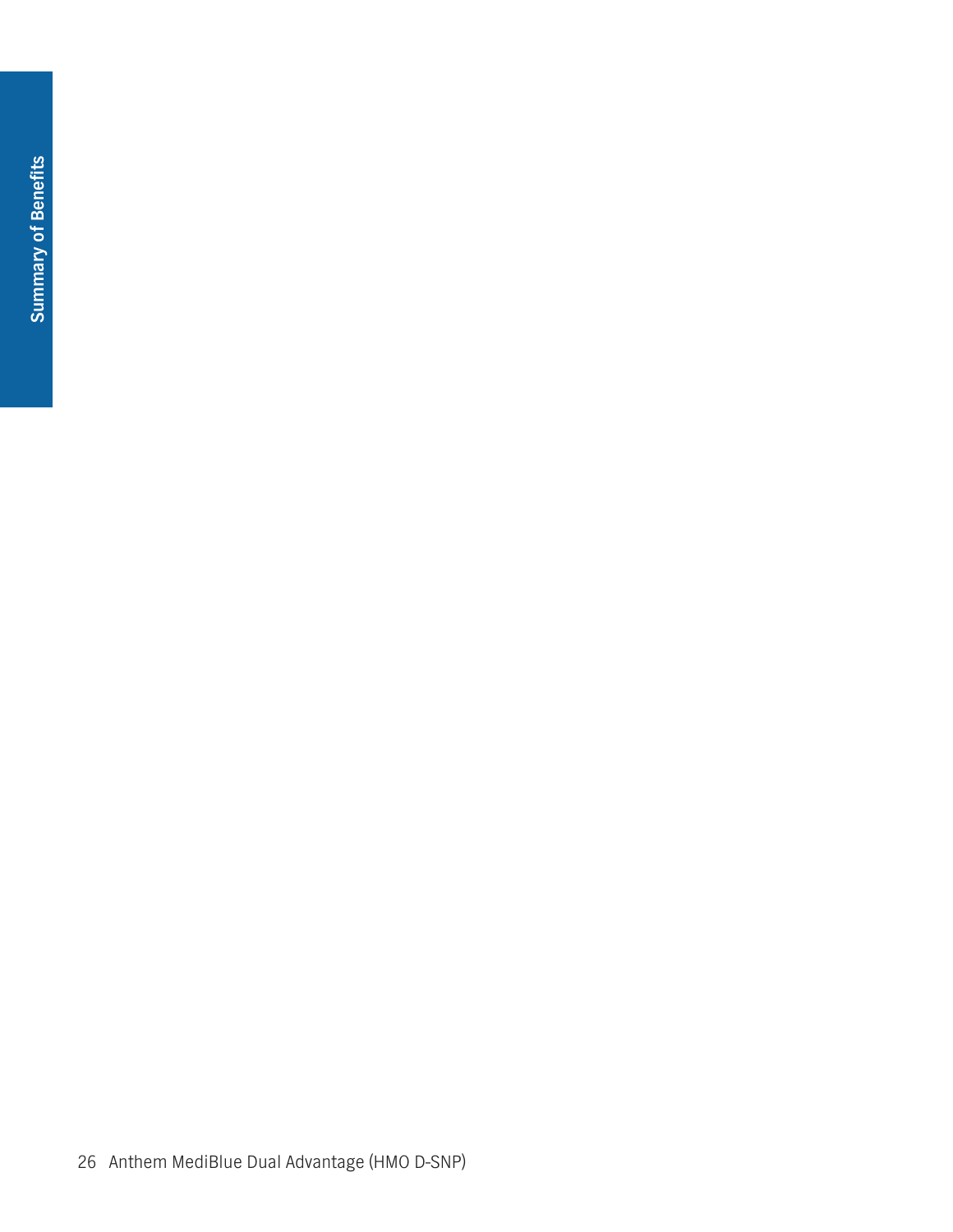

# **Summary of 2022 prescription drug coverage**

# **You pay nothing (\$0) for Part D drugs for the entire year.**

**There may be limitations on the types of drugs covered. See Anthem MediBlue Dual Advantage (HMO D-SNP)'s list of covered drugs (formulary), at https://shop.anthem.com/medicare for more information.**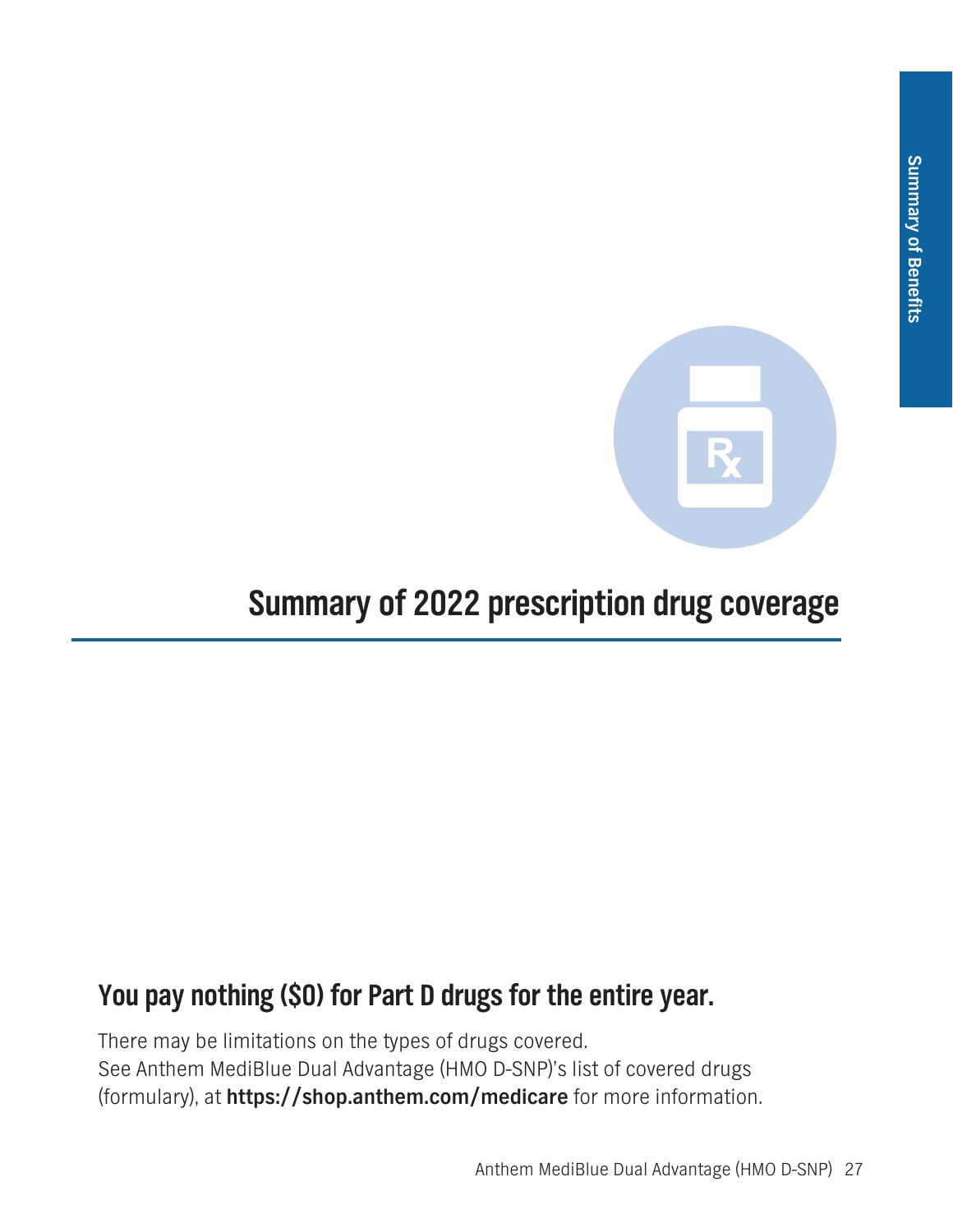# **Ways we support your health**

# **MyAdvocate**

**The MyAdvocate® program helps you find local discounts and services for things like home repair, nutrition, and assistance with copays. Plus, once you become a D-SNP plan member (dually eligible for Medicare and Medicaid), we will help you keep your Medicaid benefits.** 

#### **Services this program provides**

- **• The Medicare Savings Complete program assists with eligibility, renewal, and enrollment for Medicaid benefits. An advocate will contact you or you can call us at 1-866-705-8732 (TTY: 1-855-368-9643) .**
- **• Recert Complete helps you meet the annual Medicaid enrollment deadline and advocates on your behalf to reenroll or maintain your Medicaid status.**
- **• Community Connect puts you in touch with public and private benefits for which you may qualify.**

# **Advance Directives Program**

 **As a member of our plan, you will have access to an online advance care planning resource to create an advance directive where you can combine the elements of a:**

- **• Living will.**
- **• Medical power of attorney.**
- **• Do not attempt resuscitation form.**
- **• Organ donation form.**

**You can create your own digital care plan and even include video and audio files. If you already have these documents prepared, you can store them and ensure they are shared with your doctors and care providers 24 hours a day, seven days a week. You can add new information at any time as your health status or wishes change.**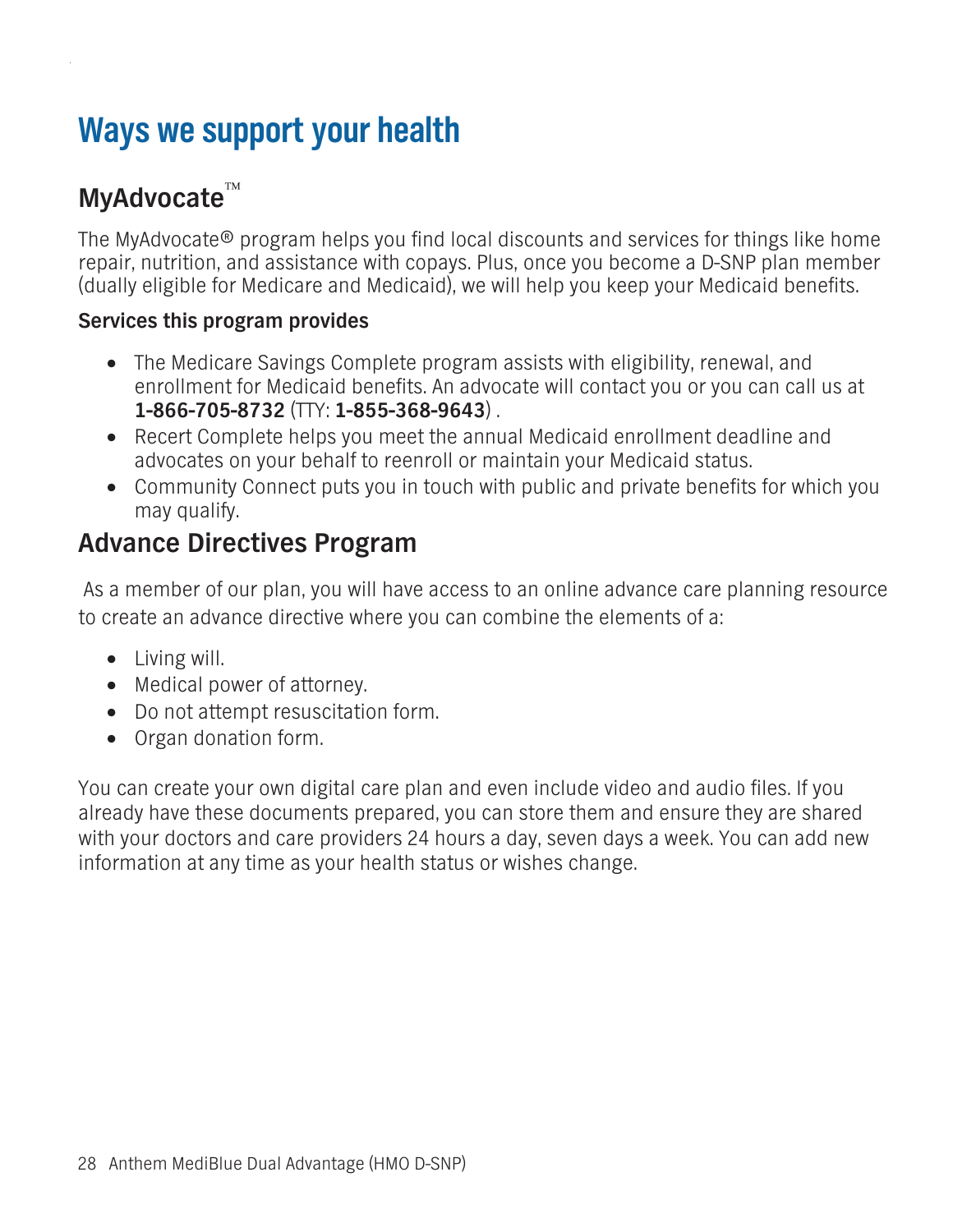# **An overview of how Medicare works**

**If you're new to Medicare, this can help you decide what is right for you.**

# **Original Medicare (Parts A and B) is a federal government program that helps cover:**



- **• Inpatient care in hospitals and skilled nursing facilities (not custodial or long-term care).**
- **• Hospice and some home healthcare services.**
- **• Doctor services, hospital outpatient care, lab tests, medical equipment, and supplies.**
- **• Most preventive services, including a yearly wellness exam.**

 $\circledcirc$ 

# **Original Medicare (Parts A and B) does not cover:**

- **• Prescription drugs.**
- **• Vision, dental, or hearing care.**

# **Here are your options**

| <b>Option 1: an all-in-one Medicare</b><br>Advantage plan                                                                                                                                                                                                     | Option 2: One or both of<br>the following                                                                                                                                                       |
|---------------------------------------------------------------------------------------------------------------------------------------------------------------------------------------------------------------------------------------------------------------|-------------------------------------------------------------------------------------------------------------------------------------------------------------------------------------------------|
| <b>Medicare Part C</b><br>C+D+Extras                                                                                                                                                                                                                          | <b>Medicare</b><br><b>Supplement</b>                                                                                                                                                            |
| $\Box$ Includes all of Part A (hospital) and<br>Part B (medical) coverage<br>$\Box$ Usually includes Part D<br>prescription drug coverage<br>Often offers extra services and<br>benefits<br>$\Box$ Caps what you'll pay out-of-pocket<br>for medical services | $\Box$ Medicare Part A or Part B deductibles,<br>coinsurance, or copayments<br>$\Box$ Medicare Part B excess charges<br>Skilled nursing facility care coinsurance<br>Foreign travel emergencies |
|                                                                                                                                                                                                                                                               | <b>Prescription drug coverage</b><br>Part D                                                                                                                                                     |
|                                                                                                                                                                                                                                                               | $\Box$ Helps pay for many of your prescribed<br>drugs<br>Gives you access to home delivery<br>services and pharmacies across the<br>country                                                     |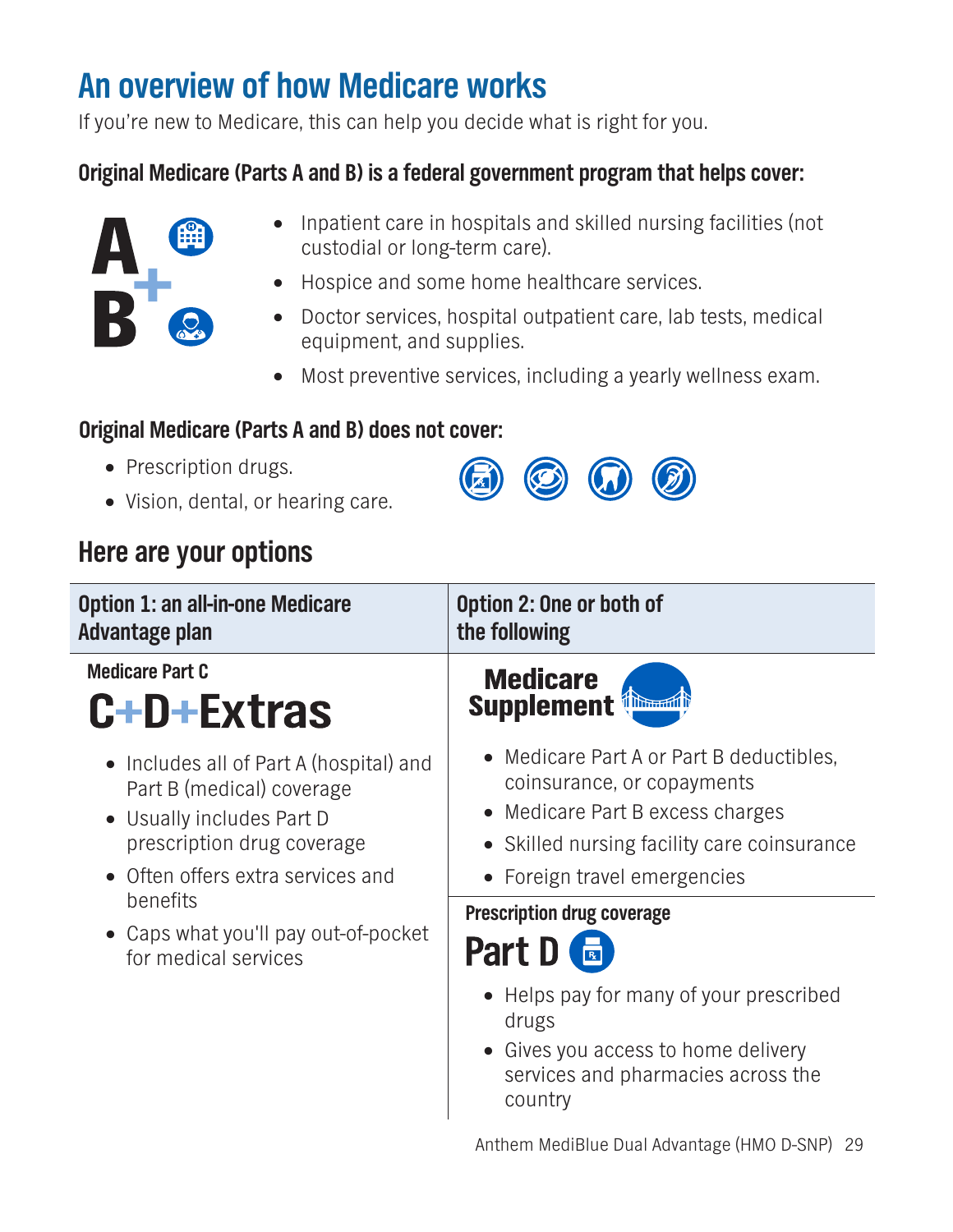# **When you can enroll**

### **Initial Enrollment Period**

**You can sign up for a D-SNP plan when you are first eligible for Medicare. Your Initial Enrollment Period is a seven-month period that includes the three months before your 65th** birthday month, the month you turn 65, and the three months after your 65<sup>th</sup> birthday month. **You must be eligible for both Medicare and Medicaid to join a D-SNP.**

## **Annual Enrollment Period - October 15 to December 7**

**This is the time each year to enroll in or change your Medicare Advantage or Part D plan. You may also switch to only Original Medicare (Parts A and B). New coverage begins January 1 of each year.**

# **Special Enrollment Period - January 1 to September 30**

**As a D-SNP member, you can change plans one time per calendar quarter. This option is known as a Special Enrollment Period. For more help, call your agent or call us at the tollfree number on page 2.**

# **Medicare ID cards**

**If you choose a Dual Eligible Special Needs plan (D-SNP):**



**You will not need your red, white, and blue Medicare ID card. Just present your DSNP member ID card for all your covered medical and drug benefits. We recommend you also carry your state Medicaid ID card in case your doctor needs it.**



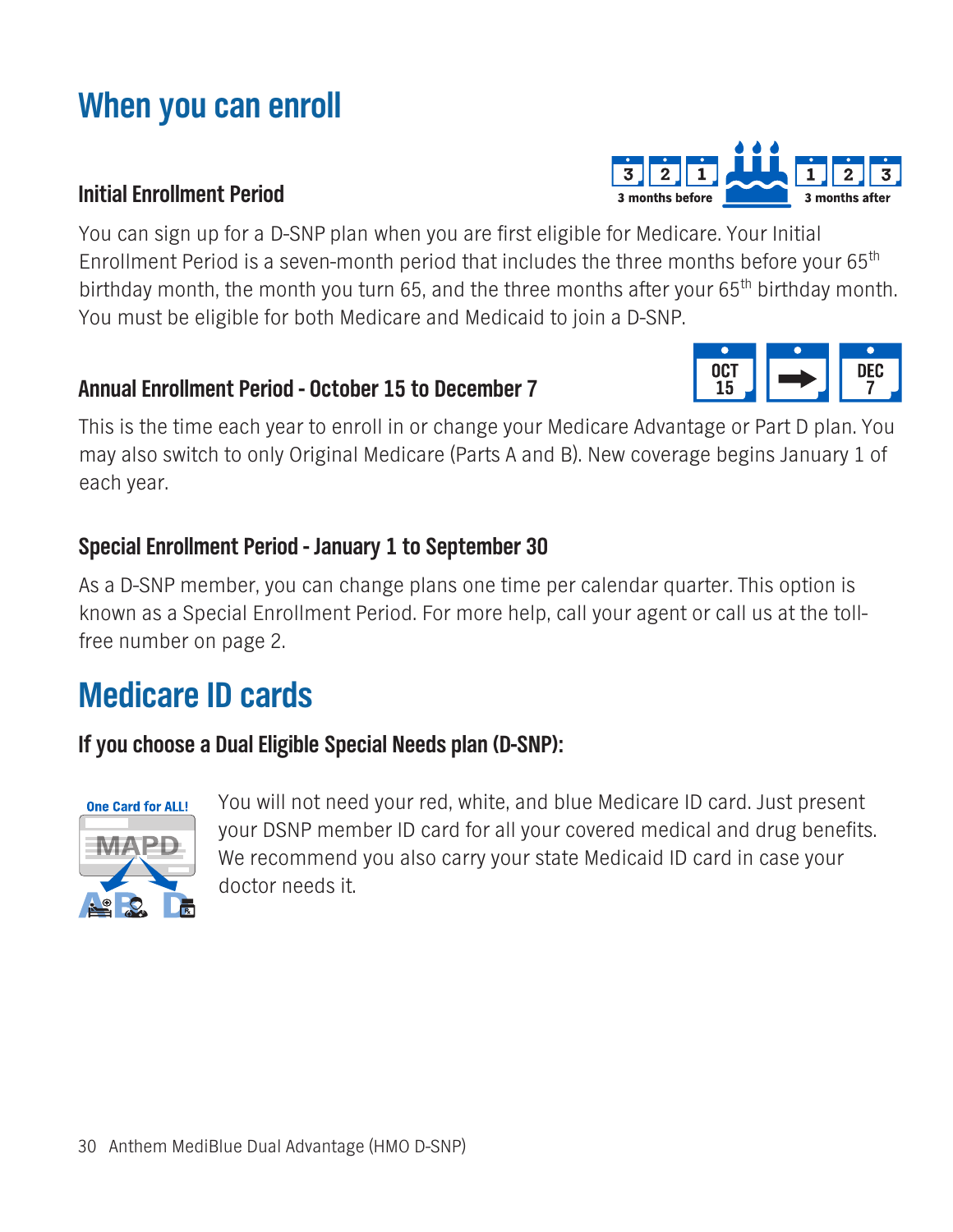# **Avoid late-enrollment penalties**

**It's important to enroll in a Medicare plan when you're first eligible. If you don't, you may have to pay the following penalties:**



**Medicare Part A: You may have to buy Part A if you don't qualify for premium-free Part A. If you do not buy it when you're first eligible for Medicare, your monthly premium may go up 10%. You will have to pay the higher premium for twice the number of years you didn't sign up.**

**For example, if you delayed enrollment for one year and your monthly Part A premium was \$100, then you would have to pay a \$110 (10% increase) premium for two years (two times the one year you didn't have Medicare Part A).** 



**Medicare Part B: Your monthly premium may increase 10% for each 12-month period you could have had Part B but didn't sign up. You'll have to pay this penalty for as long as you have Part B.**



**Medicare Part D: If you don't sign up when you're first eligible, you may have to pay this penalty for as long as you are enrolled in Part D, and it may increase every year. You may not have to pay it if you receive Extra Help or have proof of other creditable (as good as Medicare's) coverage.**

# **How can I learn more about Medicare?**

# **Medicare & You, a helpful tool**



**The United States government's** *Medicare & You* **handbook is a great way to learn about Medicare and find answers to your questions. If you do not have a copy, you can view it online at medicare.gov or call Medicare for a copy at 1-800-MEDICARE (1-800-633-4227), 24/7. TTY users can call 1-877-486-2048.**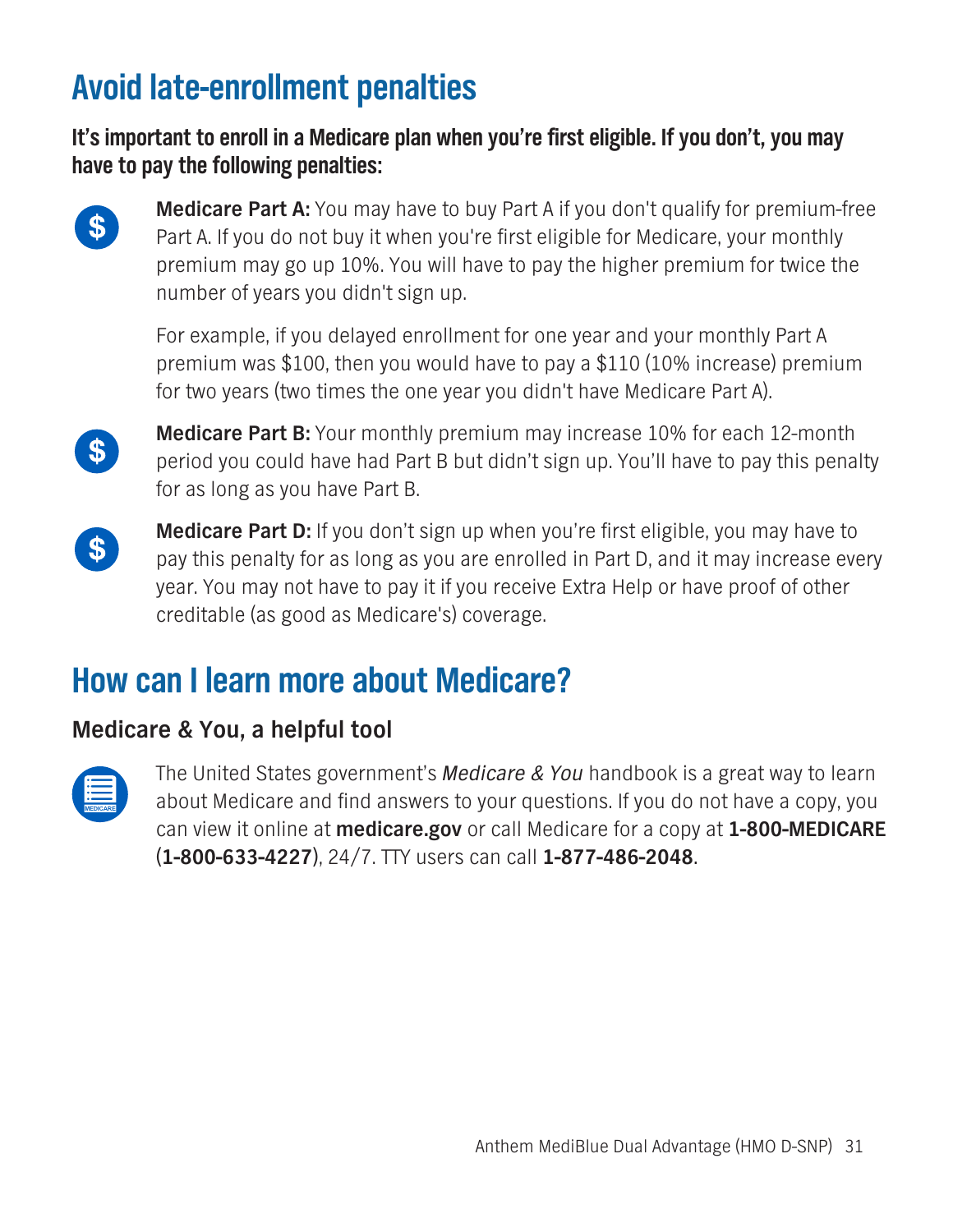**If you need emergency or urgent care, call 911 or go to the nearest doctor or facility that can help you. Most times, you must use doctors in our plan to receive covered medical care, except for emergencies and urgently needed care when doctors in our plan are not available or dialysis services when you are out of the service area. If you receive routine care from doctors outside our plan, neither Medicare nor Anthem Blue Cross and Blue Shield will pay for it.**

**Anthem Blue Cross and Blue Shield is an HMO D-SNP plan with a Medicare contract and a contract with the Indiana Medicaid program. Enrollment in Anthem Blue Cross and Blue Shield depends on contract renewal.**

**Anthem Blue Cross and Blue Shield is the trade name of Anthem Insurance Companies, Inc. Independent licensee of the Blue Cross Blue Shield Association. Anthem is a registered trademark of Anthem Insurance Companies, Inc.**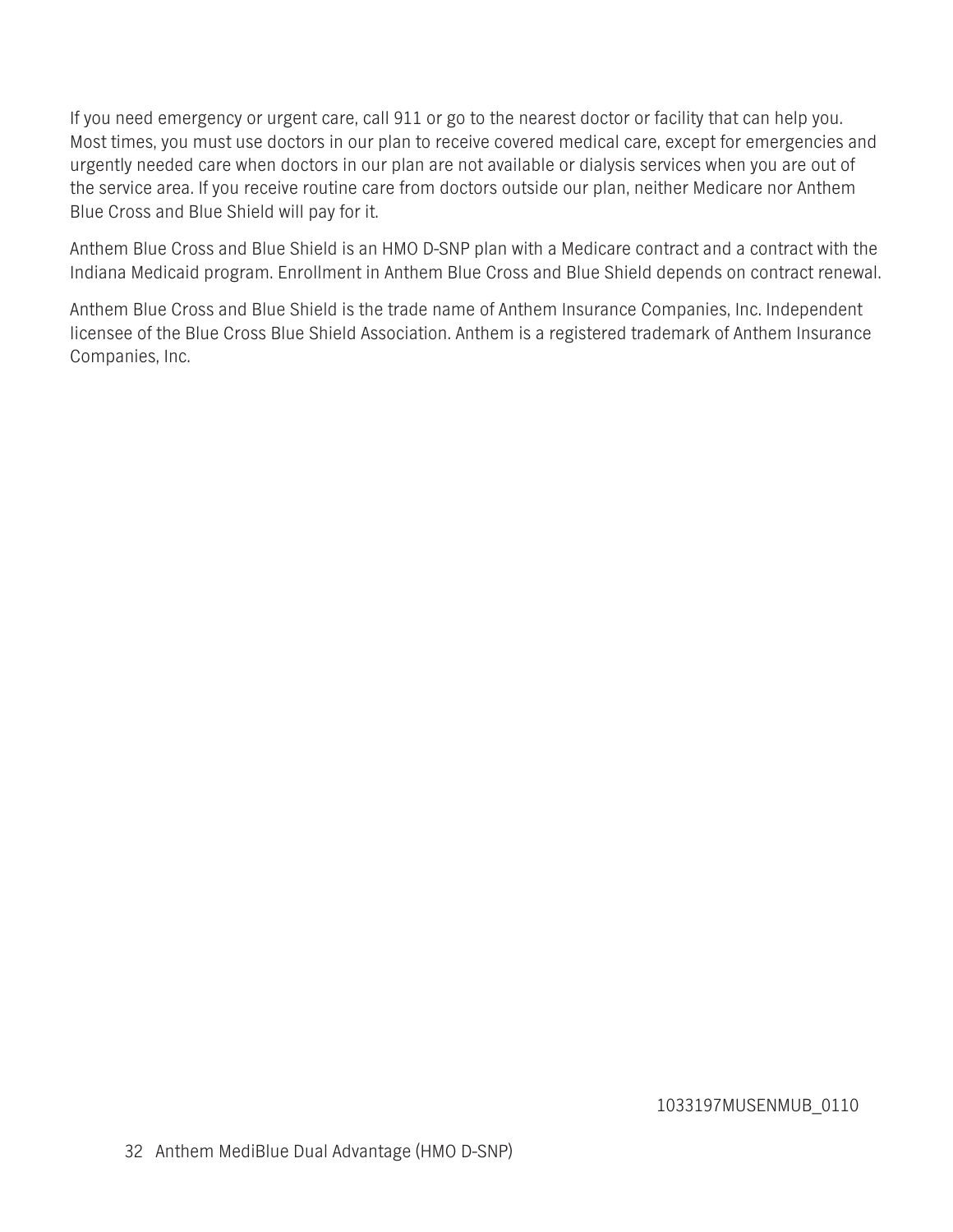### **IMPORTANT INFORMATION:**

**2022 Medicare Star Ratings**





**Anthem HealthKeepers - H3447**

**For 2022, Anthem HealthKeepers - H3447 received the following Star Ratings from Medicare:**

**Overall Star Rating:** ★★★☆☆

**Health Services Rating:** ★★★★☆

**Drug Services Rating:** \*\*\*\*\*

**Every year, Medicare evaluates plans based on a 5-star rating system.**

#### **Why Star Ratings Are Important**

**Medicare rates plans on their health and drug services.**

**This lets you easily compare plans based on quality and performance.**

Star Ratings are based on factors that include: **EX** <del>★★★★</del> EXCELLENT

- **• Feedback from members about the plan's**  service and care **ABOVE AVERAGE**
- **• The number of members who left or stayed With the plan AVERAGE** with the plan
- **• The number of complaints Medicare got about the plan BELOW AVERAGE**
- **• Data from doctors and hospitals that work Pata from doctors and nospitals triat WOLK**  $\star$

**More stars mean a better plan – for example, members may get better care and better, faster customer service.**

### **Get More Information on Star Ratings Online**

**Compare Star Ratings for this and other plans online at [medicare.gov/plan-compare.](medicare.gov/plan-compare)**

#### **Questions about this plan?**

**Contact Anthem HealthKeepers 7 days a week from 8 a.m. to 8 p.m., (except Thanksgiving and Christmas) from October 1 through March 31, and Monday to Friday (except holidays) from April 1 through September 30 at 1-844-250-2334 (toll-free) or 711 (TTY).** 

**Current members please call 1-844-533-2021 (toll-free) or 711 (TTY).** 

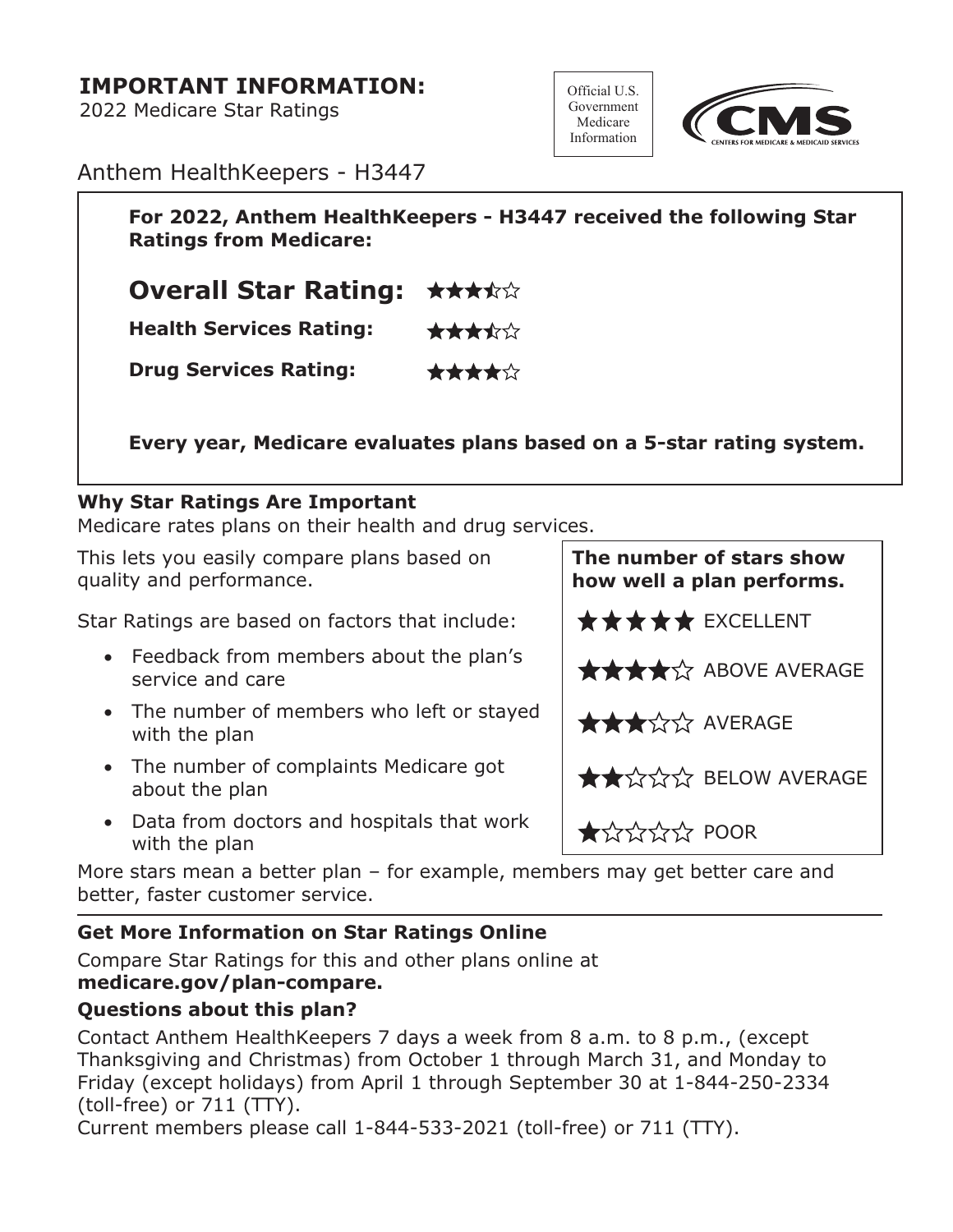**This plan is available to anyone who has both Medical Assistance from the State and Medicare.**

**Anthem Blue Cross and Blue Shield is an HMO D-SNP plan with a Medicare contract and a contract with the Indiana Medicaid program. Enrollment in Anthem Blue Cross and Blue Shield depends on contract renewal.**